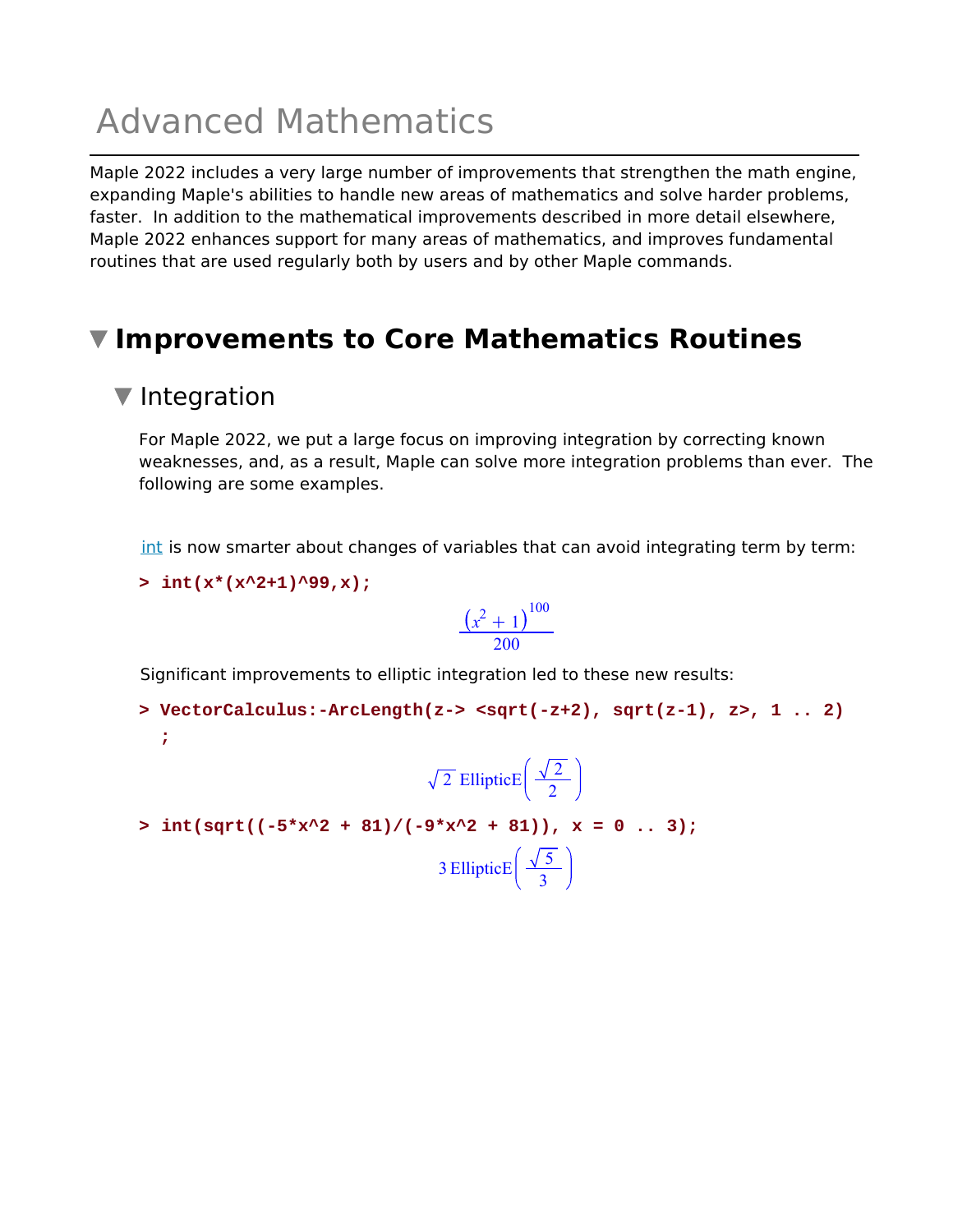> int((1 - I\*sqrt(1 - z<sup>2</sup>3))<sup>4</sup>, z=-1...1);  
\n
$$
\frac{641\sqrt{2}}{55} - \frac{1213^{1/4}\sqrt{2} \text{ EllipticF}\left(\frac{1}{2} + \frac{\sqrt{3}}{2}, \frac{\sqrt{3}}{2} - \frac{1}{2}\right)}{55} - \frac{413^{3/4}\sqrt{2} \text{ EllipticF}\left(\frac{1}{2} + \frac{\sqrt{3}}{2}, \frac{\sqrt{3}}{2} - \frac{1}{2}\right)}{55} + \frac{12\sqrt{2}\sqrt{3}-1\sqrt{3} \text{ EllipticF}\left(\frac{\sqrt{2}\sqrt{3}-1\sqrt{3}}{6}, \frac{\sqrt{3}}{2} - \frac{1}{2}\right)}{55} + \frac{41\sqrt{2}\sqrt{3}\sqrt{3}-1\sqrt{3} \text{ EllipticF}\left(\frac{\sqrt{2}\sqrt{3}-1\sqrt{3}}{6}, \frac{\sqrt{3}}{2} - \frac{1}{2}\right)}{55} - \frac{43^{3/4}\sqrt{2} \text{ EllipticF}\left(\frac{1}{2} + \frac{\sqrt{3}}{2}, \frac{\sqrt{3}}{2} - \frac{1}{2}\right)}{55} - \frac{123^{1/4}\sqrt{2} \text{ EllipticF}\left(\frac{1}{2} + \frac{\sqrt{3}}{2}, \frac{\sqrt{3}}{2} - \frac{1}{2}\right)}{55} - \frac{123^{1/4}\sqrt{2} \text{ EllipticF}\left(\frac{1}{2} + \frac{\sqrt{3}}{2}, \frac{\sqrt{3}}{2} - \frac{1}{2}\right)}{55}
$$

- $> int((z^3 I^*sqrt(1 z^4))^4, z=-1..1);$
- **> int(1/(sqrt(z-1)\*sqrt(z-2)\*sqrt(3-z)),z=0..1);**  $-\sqrt{2}$  EllipticK $\left(\frac{\sqrt{2}}{2}\right) + \sqrt{2}$  EllipticF $\left(\frac{\sqrt{2}\sqrt{3}}{3}, \frac{\sqrt{2}}{2}\right)$

This integral gives a new result:

> int(  $\sin(Pi*(x^2+y^2))$ ,  $y = 0$  ..  $(-x^2+1)^(1/2)$  ) assuming  $x>0$ , **x<1;**

$$
\frac{(\cos(\pi x^2) \text{ FresnelS}(\sqrt{-x^2+1} \sqrt{2}) + \sin(\pi x^2) \text{ FresnelC}(\sqrt{-x^2+1} \sqrt{2}))\sqrt{2}}{2}
$$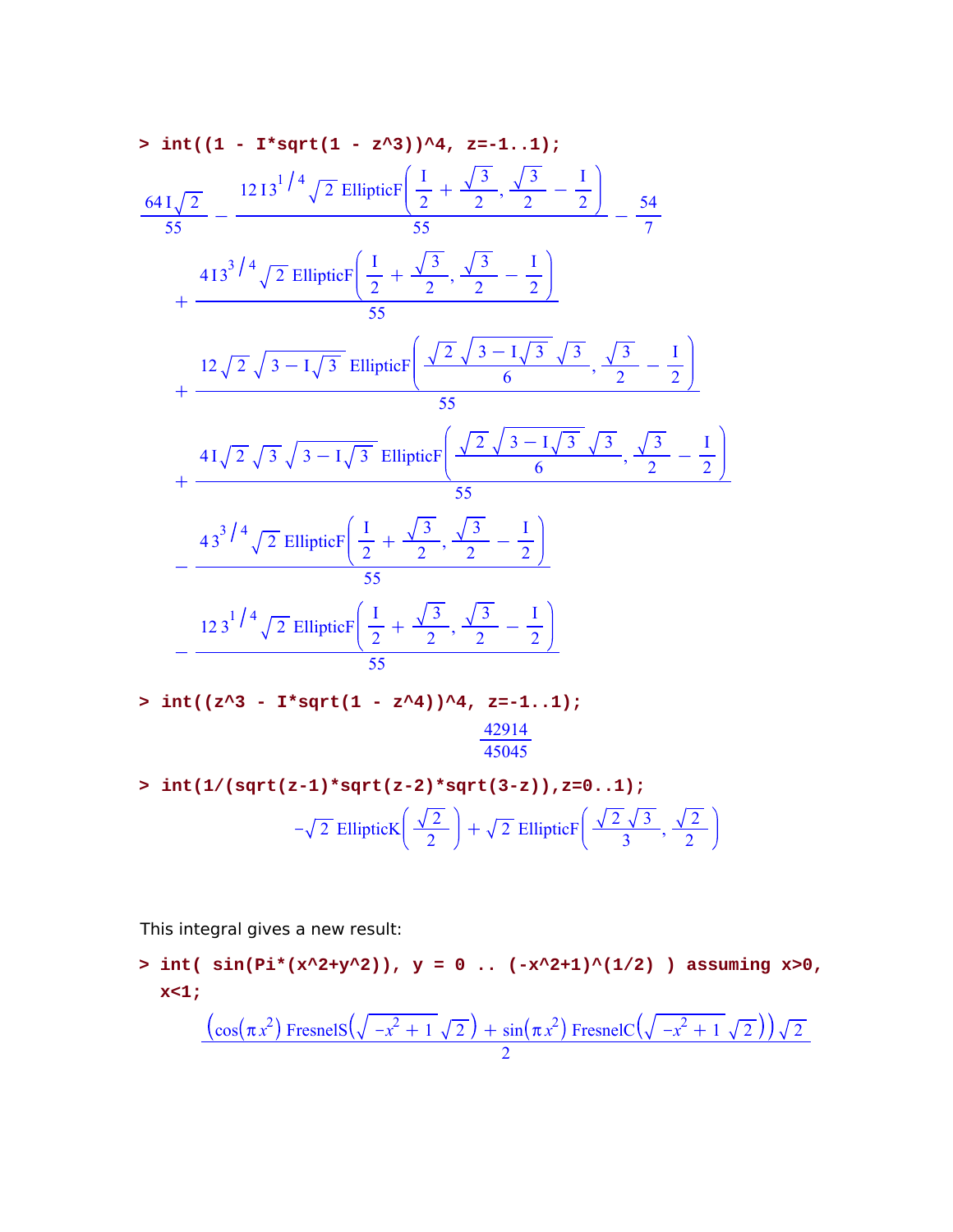Previously this gave an error:

**int(1-abs(x)-abs(x-y)+abs(-1+abs(x)+abs(x-y)),x) assuming -1<x, > x<1;**  $\mathbf{x}$  –  $-\frac{x^2}{2}$  $\frac{x}{2}$   $x \leq 0$ *x* 2  $\frac{x}{2}$  0 < x  $\rightarrow$  $-\frac{1}{2}$  $\frac{1}{2}x^2 + yx$   $x \leq y$ 1  $\frac{1}{2}x^2 - yx + y^2$   $y < x$  $+$  $-x^2 + yx - x$   $x \le -\frac{1}{2}$  $\frac{1}{2} + \frac{y}{2}$ 2  $x^2 - yx + x + \frac{1}{2}$  $\frac{1}{2}y^2 - y + \frac{1}{2}$  $\frac{1}{2}$   $x \leq 0$  $-yx + x + \frac{1}{2}$  $\frac{1}{2}y^2 - y + \frac{1}{2}$  $\frac{1}{2}$   $x \leq y$  $-x^{2} + yx + x - \frac{1}{2}$  $\frac{1}{2}y^2 + \frac{1}{2}$  $\frac{1}{2} - y$   $x \le \frac{1}{2}$  $\frac{1}{2} + \frac{y}{2}$ 2  $x^2 - yx - x + 1$  1  $\frac{1}{2} + \frac{y}{2}$  $\frac{y}{2}$  < *x*  $y < 1$  $-x^2$   $x \leq 0$ 0  $0 < x$  $-1 + y = 0$  $-x^2 + yx - x \quad x \leq 0$  $(-1 + y)x$  0 < *x otherwise otherwise*  $0 < y$  $-x^2 + yx - x$   $x \le -\frac{1}{2}$  $\frac{1}{2} + \frac{y}{2}$ 2  $x^2 - yx + x + \frac{1}{2}$  $\frac{1}{2}y^2 - y + \frac{1}{2}$  $\frac{1}{2}$   $x \leq y$  $yx + x - \frac{1}{2}$  $\frac{1}{2}y^2 + \frac{1}{2}$  $\frac{1}{2} - y$   $x \le 0$   $-y < 1$  $-x^{2} + yx + x - \frac{1}{2}$  $\frac{1}{2}y^2 + \frac{1}{2}$  $\frac{1}{2} - y$   $x \leq \frac{1}{2}$  $\frac{1}{2} + \frac{y}{2}$ 2  $x^2 - yx - x + 1$  1  $\frac{1}{2} + \frac{y}{2}$  $\frac{y}{2}$  < *x* 0  $x \leq 0$  $x^2$   $0 < x$  $-1 - y = 0$  $-(1 + y)x$   $x \le 0$ *x*<sup>2</sup> - *yx* - *x* 0 < *x otherwise otherwise otherwise*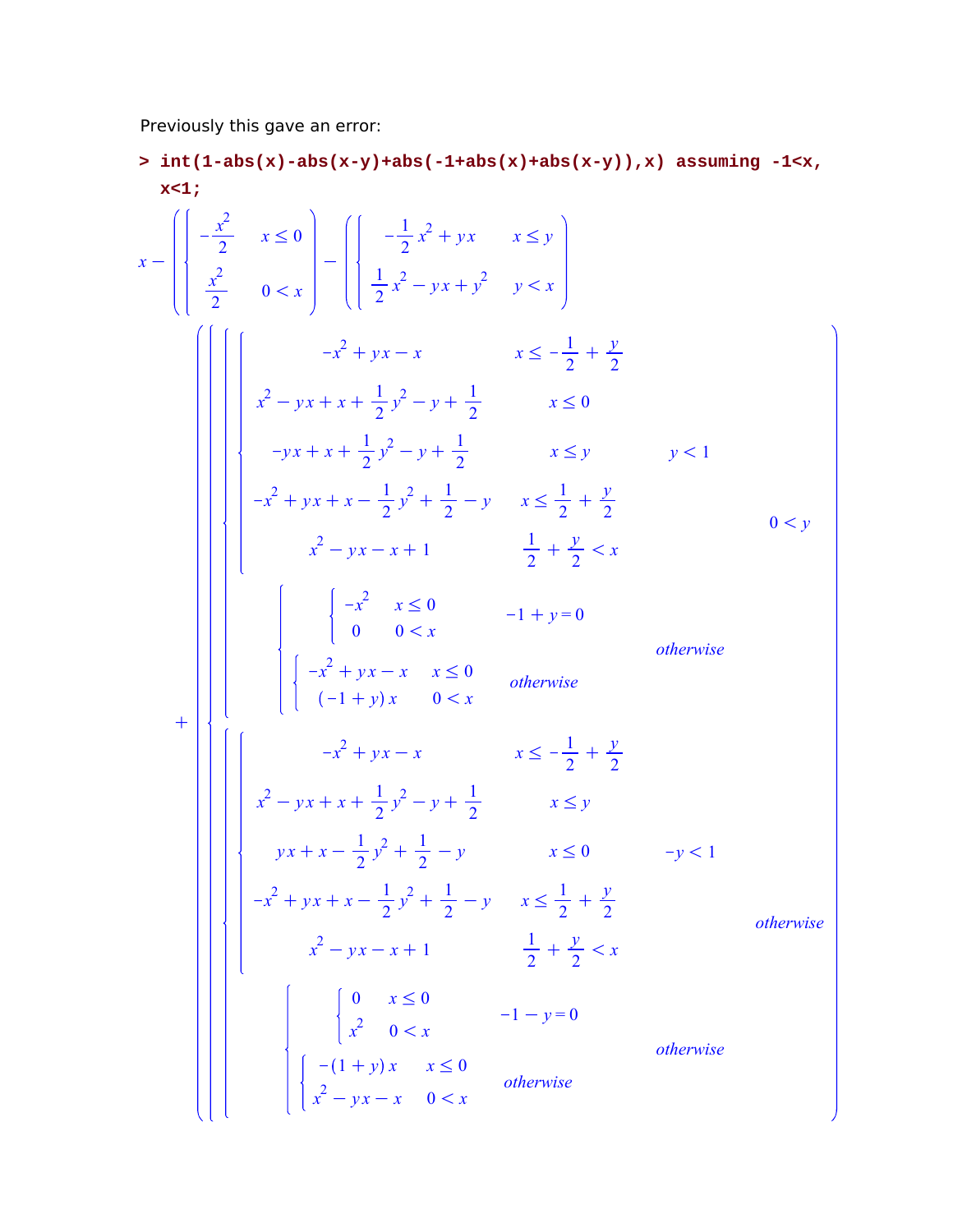This was previously unevaluated:

>  $\text{int}(1-\text{abs}(x)-\text{abs}(x-y)+\text{abs}(1-\text{abs}(x)-\text{abs}(x-y))$ ,  $[x = -1, 1, y = -1]$ **.. 1]);**

> 4 3

This integral gives a new result:

 $\frac{\sinh(z^2(1/5))/(z^2+1)}{z}$  = -infinity .. infinity, method=FTOC);

$$
-\frac{\pi(\sqrt{2}\sqrt{5}\sqrt{5-\sqrt{5}}+21\sqrt{5}-5\sqrt{2}\sqrt{5-\sqrt{5}}-101)}{2\sqrt{10-2\sqrt{5}}\sqrt{10+2\sqrt{5}}}
$$

This was previously unevaluated:

 $\frac{\text{int}((z-1)/(z+1)^{(1/2)})^{(2*x+1)}$ ,  $z=0..1);$  $-$ 1  $\Gamma\left(x+\frac{1}{2}\right)$  $\frac{1}{2}$   $\Big( -1 + 2x \Big)$  $(-1)^{2x}2^{x}$  $x+\frac{1}{2}$ <sup>2</sup> 2 3  $\frac{3}{2} + x$ hypergeom  $\left( \left[ -1 \right. -2x, \frac{1}{2} \right]$  $\frac{1}{2} - x\Big\}, \Big[\frac{3}{2}\Big]$  $\frac{3}{2} - x$ , 1  $\frac{1}{2}$ )  $\Gamma\left(x+\frac{1}{2}\right)$  $\left(\frac{1}{2}\right)$  + 4  $\Gamma\left(-\frac{3}{2}\right)$  $\left(\frac{3}{2} - x\right) \Gamma(2x + 2) x - 2 \Gamma\left(-\frac{3}{2}\right)$  $\frac{3}{2} - x \int \Gamma(2x + 2)$ 

This was previously unevaluated:

**int(Sum((-1)^x\*((99/100\*Pi\*z-99/100\*Pi)/(99/100\*Pi\*z+1/100\*Pi)^ >**   $(1/2))^{\wedge}(2*x+1)/(2*x+1)!, x = 0 ... infinity), z=0..1);$ 

$$
-\frac{1}{99} \left( \sqrt{\pi} \left( \sum_{x=0}^{\infty} \frac{1}{(2x+1)! \Gamma\left(x + \frac{1}{2}\right) (-1+2x)} \left( (-1)^{3x} \pi^{x} \left( 2^{2x+2} 5^{2x+1} \text{hypergeom} \right) \right) \right) - 2x, \frac{1}{2} - x \Big|, \left[ \frac{3}{2} - x \right], \frac{1}{100} \Big| \Gamma\left(x + \frac{1}{2}\right) + 200 \Gamma\left(-\frac{3}{2} - x\right) \Gamma(2x+2) x - 100 \Gamma\left(-\frac{3}{2} - x\right) \Gamma(2x+2) \Big| \Big|
$$

This was previously unevaluated:

**> int(int(f(y), y=a..b), y=a..b);**

$$
(b-a)\left(\int_a^b f(y) \, \mathrm{d}y\right)
$$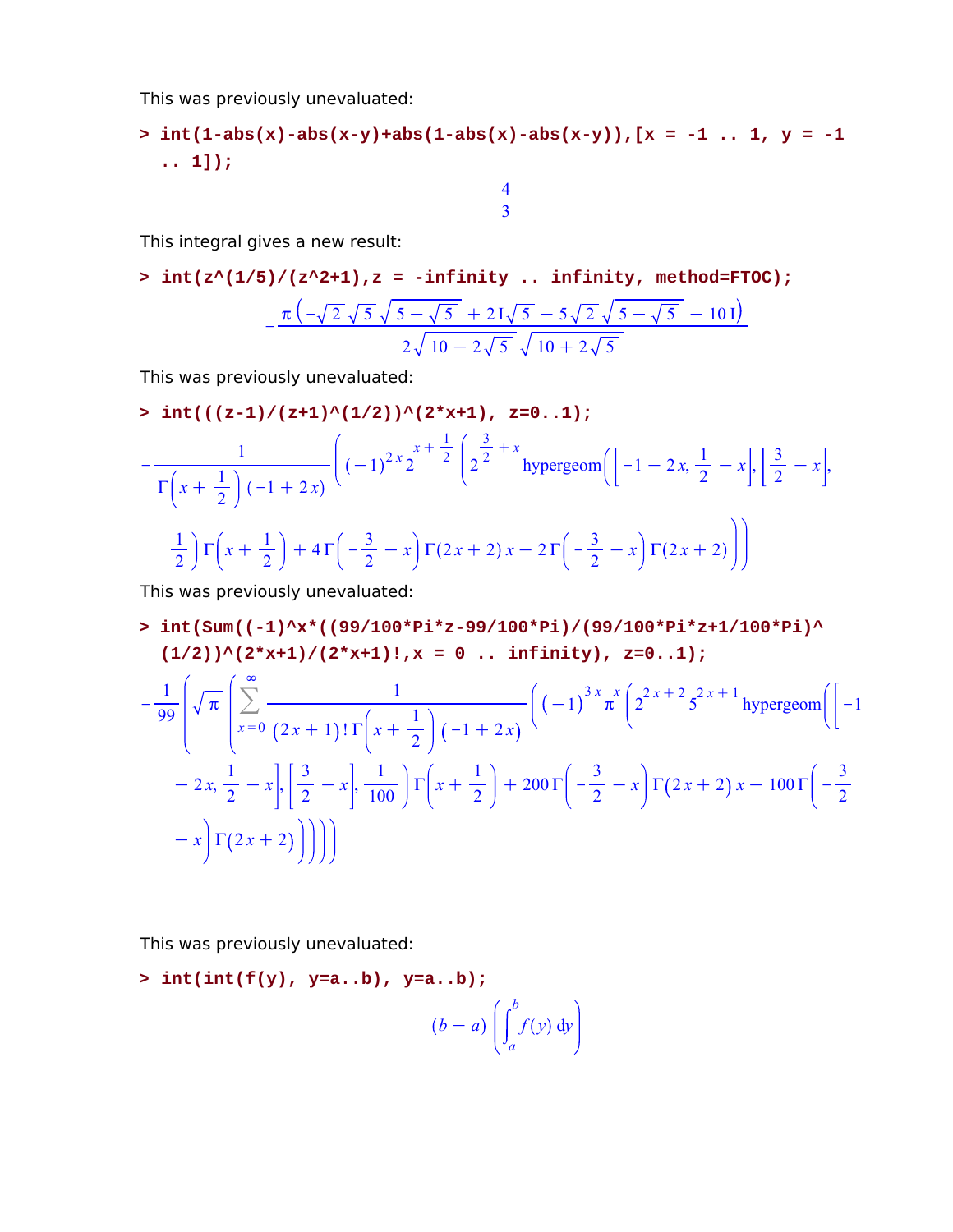This was previously unevaluated:

$$
\begin{aligned}\n&\text{int}((1/t)^{2}(1 - 2\pi n) - 1) / (t - 1), \quad t = 0..x);\n\end{aligned}
$$
\n
$$
-\frac{1}{2\sin(2\pi n)n} \left(2\pi \left(\frac{1}{x}\right)^{-2n}(-x)^{-2n}n + 2\left(\frac{1}{x}\right)^{-2n} \text{LerchPhi} \left(\frac{1}{x}, 1, -2n\right)n\sin(2\pi n)\n+ \left(\frac{1}{x}\right)^{-2n}\sin(2\pi n) + 2n\ln(-x)\sin(2\pi n) + 2n\ln\left(\frac{x-1}{x}\right)\sin(2\pi n)\right)
$$

This was previously unevaluated:

**> int(exp(t^3),t=0..x);**

$$
-\frac{\left(-x^3\right)^{2/3}\left(2\,\pi\,\sqrt{3}\, -\, 3\,\Gamma\left(\frac{1}{3},\, -x^3\right)\Gamma\left(\frac{2}{3}\right)\right)}{9\,x^2\,\Gamma\left(\frac{2}{3}\right)}
$$

This was previously unevaluated:

**> int(cos(x)^(1/3)\*sin(x)^2,x=-Pi/2..Pi/2);**

$$
\frac{9\,\Gamma\left(\frac{2}{3}\right)\Gamma\left(\frac{5}{6}\right)}{7\sqrt{\pi}}
$$

This integral gives a new result:

**> int(arctan(z)\*(z-1)^(1/3), z=0..1);**  $-$ 1  $I\sqrt{3} + 1$ 2  $\frac{1}{\sqrt{3}-1}$   $\left| \frac{(-1+1)^{2}}{3} \right|$  6  $\left| \frac{-31(-1+1)^{2}}{3} \sqrt{3} + 2(-1+1)^{2}} \right|$  3  $\sum_{\ell}$  $R = RootOf(\_Z^6 + 2\_Z^3 + 2)$  $ln(1/3 - 2/R + 1)$ *\_R*  $\frac{2}{2}$  $\frac{2}{1}$   $\left(-2(-1+1)^{2/3}\right)$  $\sum_{\ell}$  $R = RootOf(\_Z^6 + 2\_Z^3 + 2)$  $ln(-R)$ *\_R*  $\left[\frac{R}{2}\right]$  - 3 (-1 + I)<sup>2</sup>/<sup>3</sup> - 4I $\pi$ 

Better handling of Dirac in *int* led to this improved result:

$$
\verb&| \quad int(1/\exp(\mathbf{I}^*q^*a), q = -infinity .. infinity); \\ \quad 2\pi \text{Dirac}(a)
$$

This new result is due to improved discontinuity handling in the presence of Heaviside:

**int(Heaviside(-y^2+B)/(-y^2+B)^(1/2), y=-infinity .. infinity) > assuming B>0;**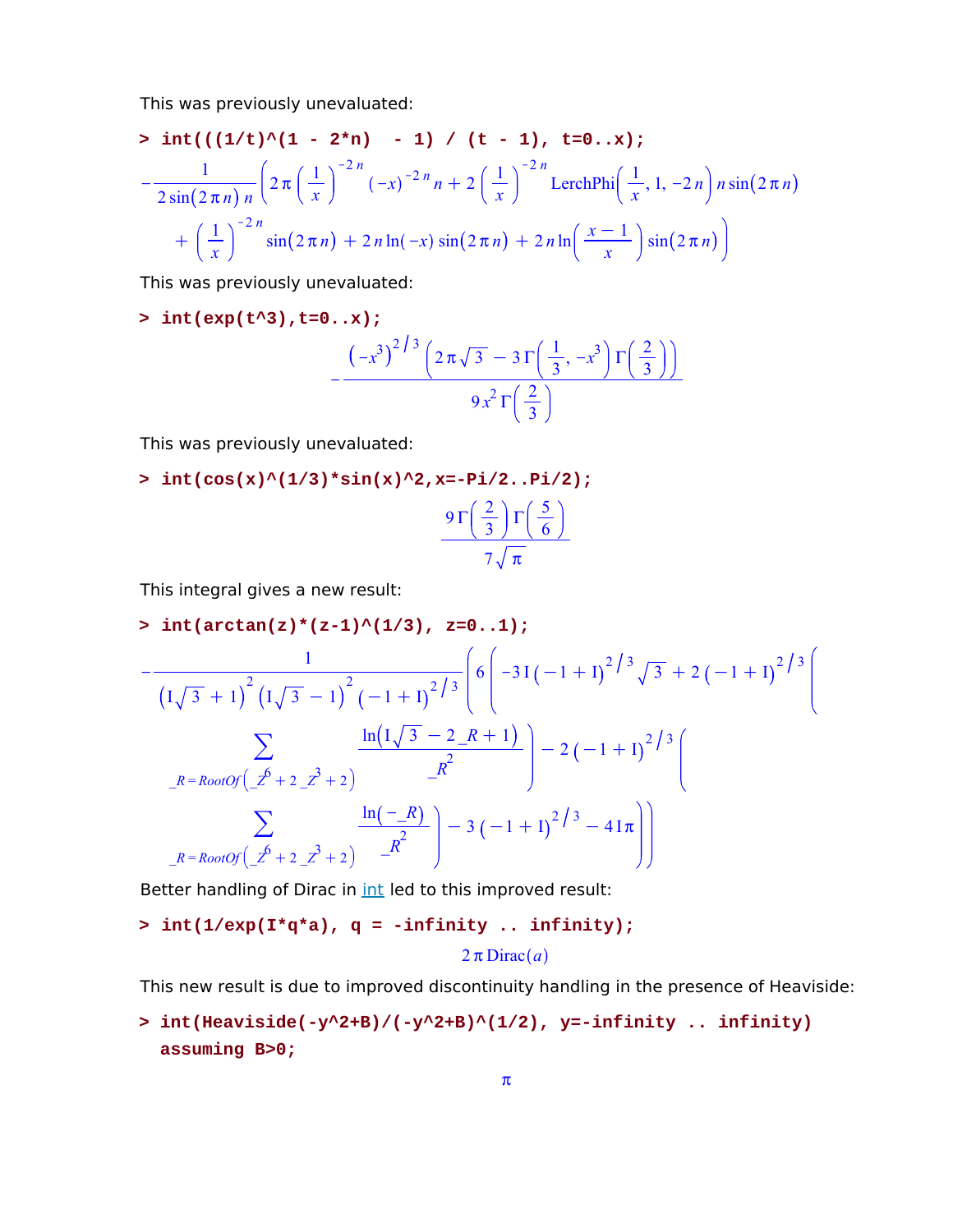This new result is due to an improvement in simplification of logarithms:

5 int (cos (x) ∧ 3 \* sin (x) ∧ n, x);  
\n
$$
\frac{1}{8 (n + 3)} \Bigg[ 1 (e^{1x})^{-n} (e^{21x} - 1) \Bigg] \cosh(t e^{-1x}) \cosh(t e^{-1x}) \cosh(t e^{21x} - 1) \Bigg] \cosh(t e^{21x} - 1) \Bigg] \cosh(t e^{21x} - 1) \Bigg] \cosh(t e^{21x} - 1) \Bigg] \cosh(t e^{-1x}) \cosh(t e^{21x} - 1) \Bigg] \cosh(t e^{-1x}) \sin(t \sin(t))^{2} + \pi n \cosh(t e^{-1x}) \sin(t \sin(t))^{2} - \pi n \cosh(t \sin(t))^{2} - \pi n \cosh(t \sin(t))^{2} \Bigg] \sin(t \sin(t)) \Bigg] \sin(t \sin(t))^{2} \Bigg] \cosh(t \sin(t)) \sin(t \sin(t))^{2} \Bigg] \cosh(t \sin(t)) \sin(t \sin(t)) \Bigg] \cos(t \sin(t)) \sin(t \sin(t)) \Bigg] \cos(t \sin(t)) \sin(t \sin(t)) \Bigg] \cos(t \sin(t)) \sin(t \sin(t)) \Bigg] \cos(t \sin(t)) \Bigg] \cos(t \sin(t)) \Bigg] \cos(t \sin(t)) \Bigg] \cos(t \sin(t)) \Bigg] \cos(t \sin(t)) \Bigg] \cos(t \sin(t)) \Bigg] \cos(t \sin(t)) \Bigg] \cos(t \sin(t)) \Bigg] \cos(t \sin(t)) \Bigg] \cos(t \sin(t)) \Bigg] \cos(t \sin(t)) \Bigg] \cos(t \sin(t)) \Bigg] \cos(t \sin(t)) \Bigg] \cos(t \sin(t)) \Bigg] \cos(t \sin(t)) \Bigg] \cos(t \sin(t)) \Bigg] \cos(t \sin(t)) \Bigg] \cos(t \sin(t)) \Bigg] \cos(t \sin(t)) \Bigg] \cos(t \sin(t)) \Bigg] \cos(t \sin(t)) \Bigg] \cos(t \sin(t)) \Bigg] \cos(t \sin(t)) \Bigg] \cos(t \sin(t)) \Bigg] \cos(t \sin(t)) \Bigg] \cos(t \sin(t)) \Bigg] \cos(t \sin(t)) \Bigg] \cos(t \sin(t)) \Bigg] \cos(t \sin(t)) \Bigg] \cos(t \sin(t)) \Bigg] \cos(t \sin(t)) \Bigg] \cos(t \sin(t)) \Bigg] \cos(t \sin(t)) \Bigg] \cos(t \sin(t)) \Bigg] \cos(t \sin
$$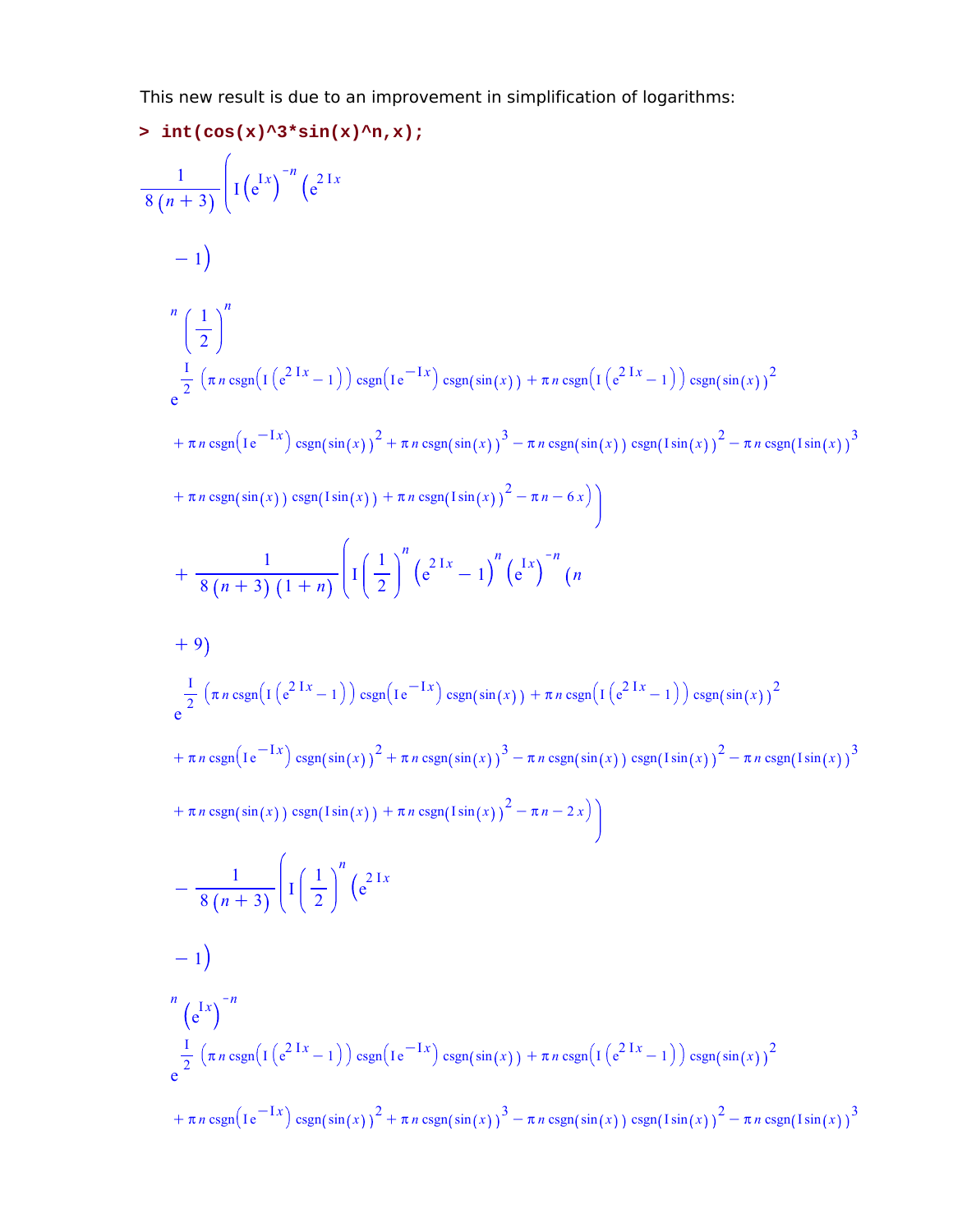$$
+ \pi n \csc(n(\sin(x)) \csc(n(\sin(x))) + \pi n \csc(n(\sin(x)))^2 - \pi n + 6x)
$$
  
\n
$$
- \frac{1}{8(n+3)(1+n)} \left( I \left( \frac{1}{2} \right)^n \left( e^{2 \int x} - 1 \right)^n \left( e^{2 \int x} - 1 \right)^n (n+9)
$$
  
\n
$$
+ 9
$$
  
\n
$$
\frac{1}{e^2} \left( \pi n \csc(n(\frac{1}{e^{2 \int x} - 1)}) \csc(n(\sin(x)) + \pi n \csc(n(\sin(x))) + \pi n \csc(n(\sin(x)))^2 \right)
$$
  
\n
$$
+ \pi n \csc(n(\cos(n(\sin(x)))^2 + \pi n \csc(n(\sin(x)))^3 - \pi n \csc(n(\sin(x)))^2 - \pi n \csc(n(\sin(x)))^2 - \pi n \csc(n(\sin(x)))^3
$$
  
\n
$$
+ \pi n \csc(n(\sin(x)) \csc(n(\sin(x))) + \pi n \csc(n(\sin(x)))^2 - \pi n + 2x)
$$

There is a new result from inttrans:-fourier:

#### **> inttrans:-fourier(x^n\*ln(x),x,s) assuming n::posint;**

$$
ft := In \pi \left( I \pi Dirac(n, s) - 2 \left( \sum_{k=0}^{n} {n \choose k} \left( \frac{d^{-k}}{ds^{-k}} \text{Heaviside}(s) \right) \text{pochhammer}(-n + \underline{k}l, n - \underline{k}l) s^{-1 - n + \underline{k}l} \right) \right)
$$

Some improvements to IntegrationTools:-Change led to these new results:

**IntegrationTools:-Change(Int((-3\*x^2+x+2\*Pi)\*x, x=0..1), u = -3\* > x^2+x+2\*Pi);**

$$
-\frac{\left(\int_{2\pi}^{\frac{1}{12}+2\pi}\frac{(24\pi-12u+1-\sqrt{1-12u+24\pi})u}{1-12u+24\pi}du\right)}{6}
$$

$$
+\frac{\left(\int_{-2+2\pi}^{\frac{1}{12}+2\pi}\frac{(24\pi-12u+1+\sqrt{1-12u+24\pi})u}{1-12u+24\pi}du\right)}{6}
$$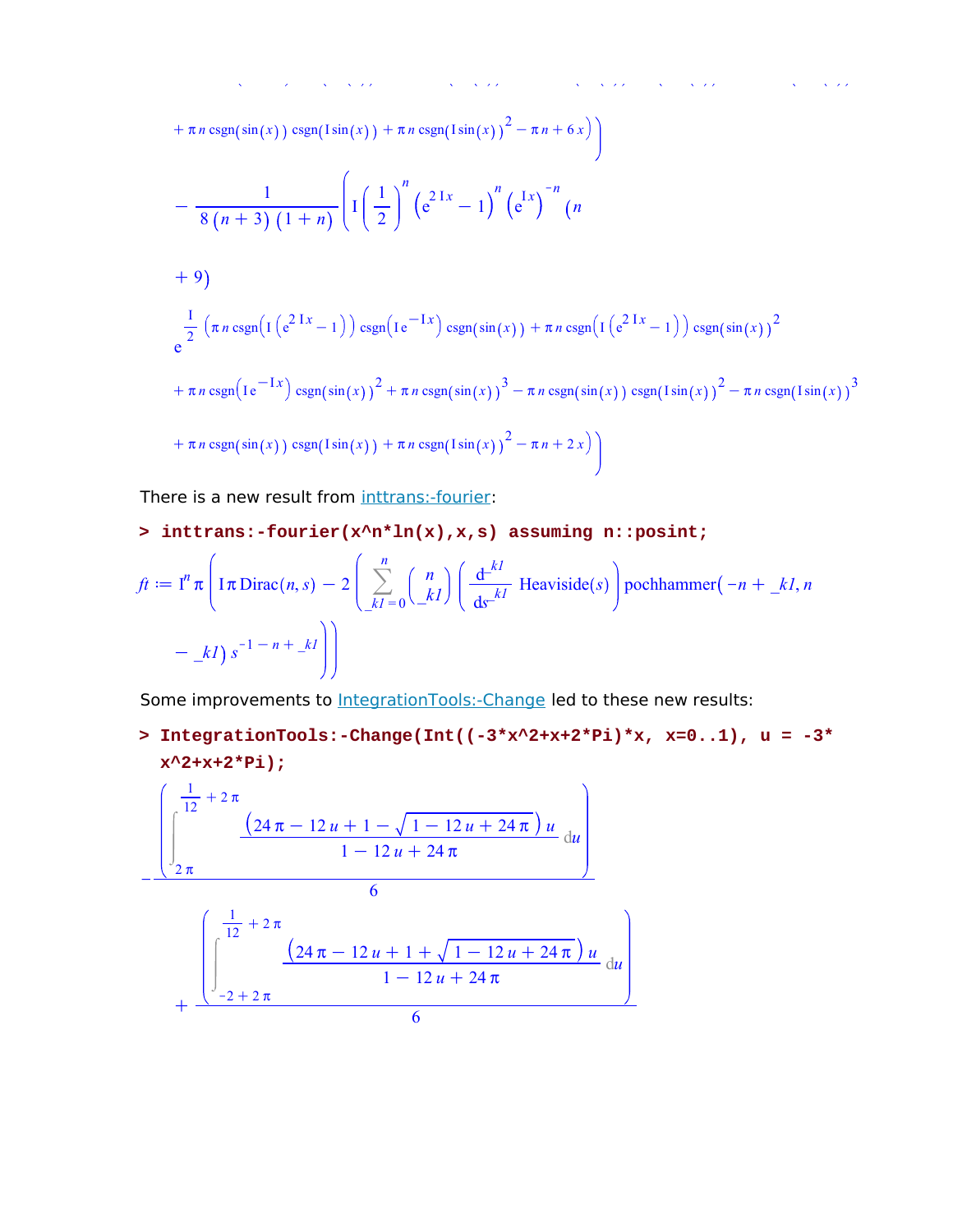#### ▼ Differential Equations

Improved solvers for partial differential equations enable Maple 2022 to solve problems it couldn't solve before. For example, pdsolve can now handle this problem:

> pde[N3] := diff(u(r, theta, t), t, t) = (diff(u(r, theta, t), r) +  
\nr\*(diff(u(r, theta, t), r, r))+(diff(u(r, theta, t), theta,  
\ntheta))/r)/(4\*r;  
\niv[N3] := u(1, theta, t) = 0, (D[2](u))(r, 0, t) = 0, (D[2](u))  
\n(r, Pi, t) = 0, u(r, theta, 0) = r^2\*cos(2\*theta), (D[3](u))(r,  
\ntheta, 0) = 0;  
\npdsolve([pde[N3], iv[N3]], u(r, theta, t), HINT = boundedseries(r  
\n= [0])) assuming r >= 0, r <= 1, theta >= 0, theta <= Pi;  
\n
$$
pde_{N3} := \frac{\partial^2}{\partial t^2} u(r, \theta, t) = \frac{\frac{\partial}{\partial r} u(r, \theta, t) + r\left(\frac{\partial^2}{\partial t^2} u(r, \theta, t)\right) + \frac{\frac{\partial^2}{\partial \theta^2} u(r, \theta, t)}{r}}{4r}
$$
\n
$$
iv_{N3} := u(1, \theta, t) = 0, D_2(u)(r, 0, t) = 0, D_2(u)(r, \pi, t) = 0, u(r, \theta, 0) = r^2 cos(2\theta), D_3(u)(r, \theta, 0) = 0\nu(r, \theta, t) = \sum_{n=1}^{\infty} \left[ -C^9 \theta_n J_0(\lambda_n r) cos\left(\frac{\lambda_n t}{2}\right) + \frac{1}{J_1(BesselJZeros(2, n))^2 BesselJZeros(2, n)^3}\right] \left( \frac{C^7 \theta_n^2}{2} + \frac{1}{C^7 \theta_n^2}\right)
$$
\n
$$
+ 16J_1(BesselJZeros(2, n)^2 J_1(BesselJZeros(2, n)) - 8 BesselJZeros(2, n) J_0(BesselJZeros(2, n))\right) + 16J_1(BesselJZeros(2, n)) J_2(BesselJZeros(2, n) r) cos(2\theta) cos\left(\frac{\lambda_n t}{2}\right))\right) where {\lambda_n = BesselJZeros(0, n) ∧ 0 ≤ \lambda_n}
$$

The **FindODE** command in the **DEtools** package has been improved. It has a few new options, and it is more efficient on many examples. The following examples took more than twice as long in earlier versions of Maple:

```
> with(DEtools):
```
**DE := CodeTools:-Usage(FindODE(arctan(z)^2+sin(z)^4+log(1+z)^5, y > (z), 12)):**

memory used=86.33MiB, alloc change=32.00MiB, cpu time=870.00ms, real time=835.00ms, gc time=150.50ms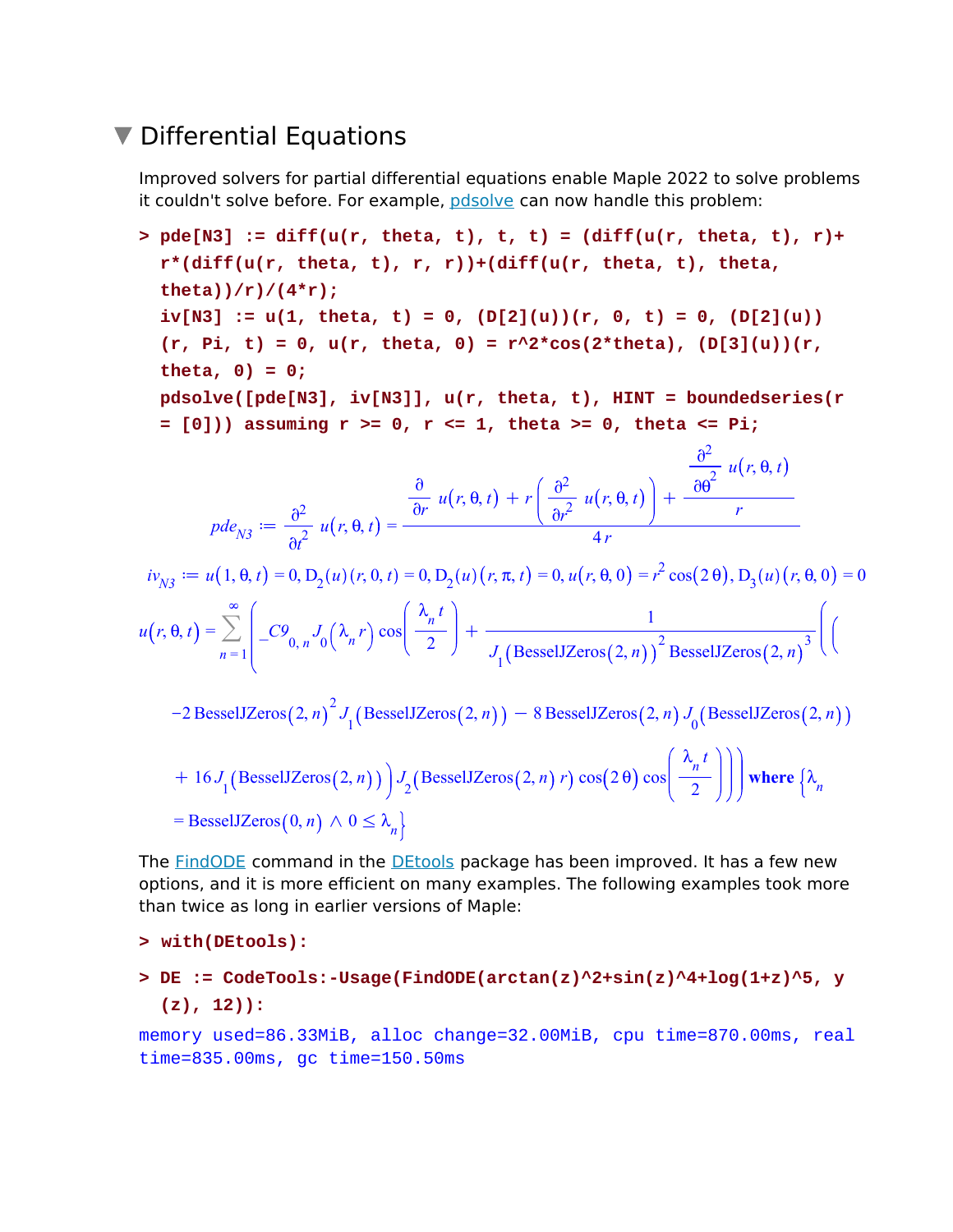```
> PDEtools:-difforder(DE,z);
                                  11
DE := CodeTools:-Usage(FindODE((3*z+5*z^7+11*z^13)*log(1+z^3+z^7)
> 
  +arctanh(z)*cos(z)^5, y(z), 15)):
memory used=1.01GiB, alloc change=50.23MiB, cpu time=8.86s, real 
time=8.23s, gc time=1.20s
> PDEtools:-difforder(DE,z);
```
#### 14

### $\nabla$  Integral Equations

The intsolve command now has an option to specify if an approximate solution using collocation is to be determined numerically or symbolically. For example:

```
> ie := f(x) + int(f(y) * piecewise(x < y, x * (5 - y), y * (5- x ) ), y = 0 .. 5 ) - x = 0;
                   ie \coloneqq f(x) +0
                                5
                                 f y
                                         x(5-y) x < yy(5-x) otherwise
                                                               dy - x = 0intsolve( ie, f(x), 'method' = 'collocation', 'order' = 5, 
> 
  'numeric' = 'true' );
f(x) = 0.0249169435217379 x^5 - 0.235304198570564 x^4 + 0.791580191676118 x^3-1.08998977144344 x<sup>2</sup> + 0.500379185550479 x + 8.41923579640045 \times 10^{-15}> intsolve( ie, f(x), 'method' = 'collocation', 'order' = 5,
  'numeric' = 'false' );
             f(x) = \frac{15}{602} x^5 - \frac{174375}{741062} x^4 + \frac{293305}{370531} x^3 - \frac{403875}{370531} x^2 + \frac{185406}{370531} x
```
#### ▼ Simplification

Simplification has been improved in a number of areas.

The arctrig functions now perform some new automatic simplification by pulling out signs:

```
> arccos(csgn(z)*z),arccot(csgn(z)*z),arcsec(csgn(z)*z);
```

$$
\frac{\pi}{2} - \text{csgn}(z) \arcsin(z), \frac{\pi}{2} - \text{csgn}(z) \arctan(z), \frac{\pi}{2} - \text{csgn}(z) \arccsc(z)
$$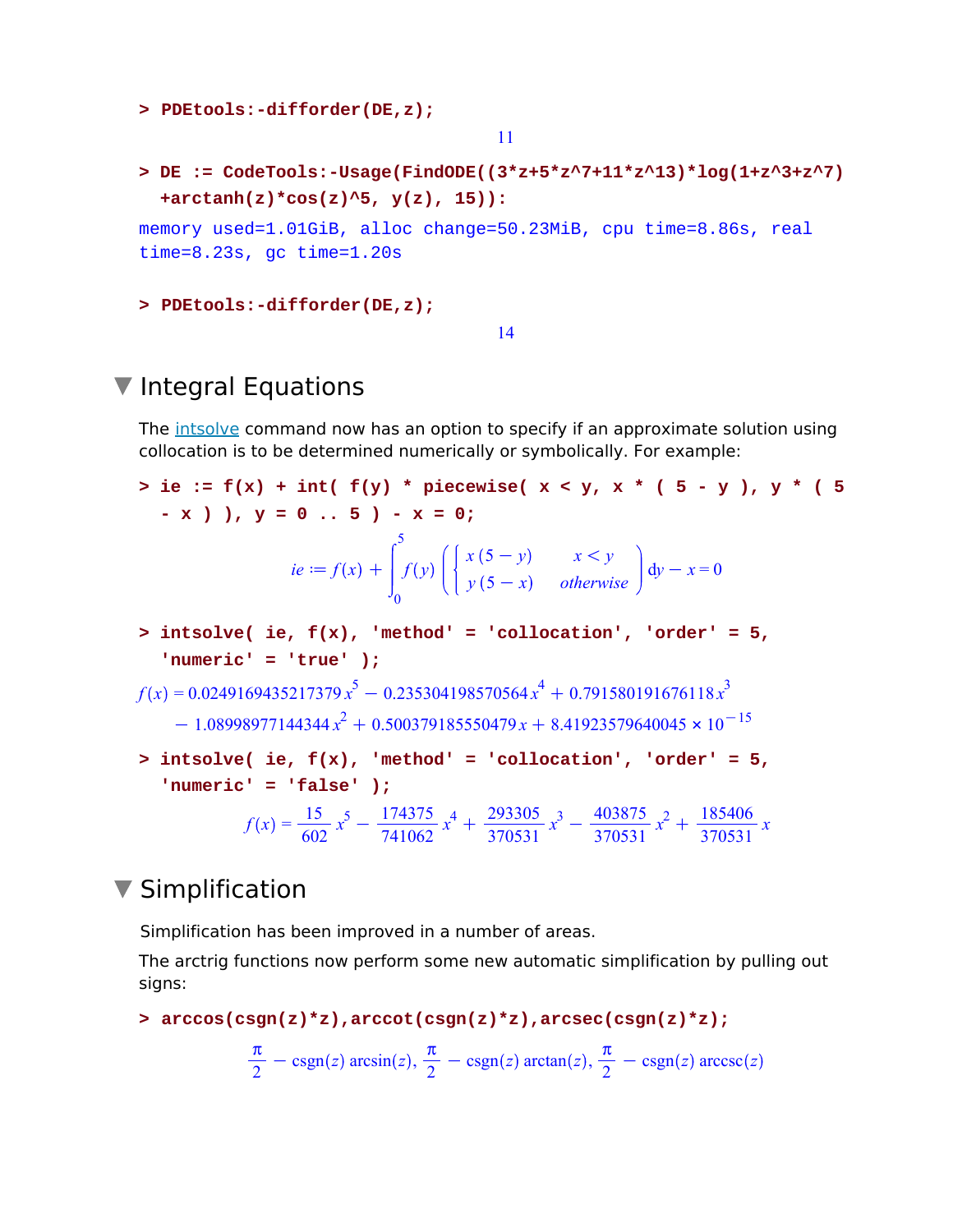The following inverse trigonometric identities are now recognized by simplify:

```
\arctan(z) + \arccot(z) = \arccos(z) + \arcsin(z) = \arccos(z) + \arccos(z) =\pi2
> SA := () -> simplify(args, 'arctrig'):
> SA(arcsin(z) + arccos(z)),SA(arcsec(z) + arccsc(z));
                                             \pi\frac{\pi}{2},
                                                \pi2
```
simplify and combine now recognize the following identities:

```
SA(arccot(1)+arccot(2)+arccot(3));
> 
  combine(arccot(1)+arccot(2)+arccot(3));
                                     \pi2
                                     \pi
```
simplify now recognizes when two simplifications can be combined:

```
> SA(arctan(cos(2)/sin(2)));
```

```
\pi\frac{n}{2} – 2
```
2

When no cancellation is available, simplify converts to arctan, arcsin, or arccsc by default:

```
> SA(arccos(x) + Pi/2),
 SA(arcsec(x) + Pi/2);
```
 $\pi$  –  $arcsin(x), \pi$  –  $arccsc(x)$ 

When one form is more compact, it uses that form instead of the default:

```
SA(Pi/2 - arctan(z)),
SA(Pi/2 - arcsin(z)),SA(Pi/2 - arccos(z)),SA(Pi/2 - arcsec(z)),
SA(Pi/2 - arccsc(z));
                    arccot(z), arccos(z), arcsin(z), arccsc(z), arcsec(z)
```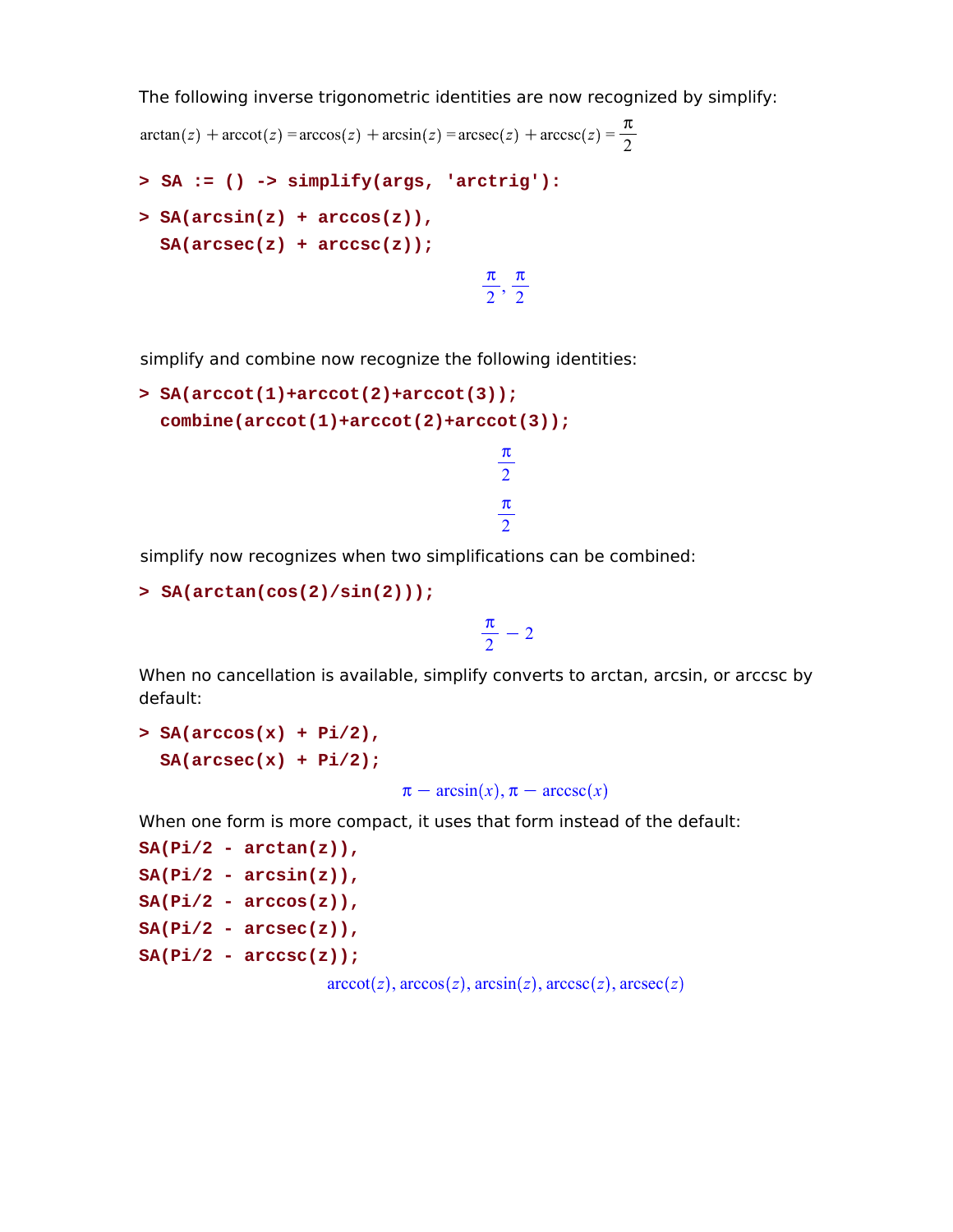Trigonometric simplification now makes use of formulae such as the following where applicable:

$$
\frac{1}{(1-\cos(2x))^{\frac{1}{2}}}(2\sin(x)^{2})^{\frac{1}{2}}
$$
\n> simplify  $(-1+1/2*\sin(1/4*\sin(1/4*\sin(2))\cdot(1/2)-1/2*\cos(1/4*\sin(2))\cdot(1/2))$ ;\n  
\n $0$ 

Improved simplification of nested integrals:

**simplify(Int(((x-1)\*(-Heaviside(y)\*Heaviside(x)\*Heaviside(y-x)+ > Heaviside(y)\*Heaviside(x))+x\*Heaviside(y)\*Heaviside(x)\*Heaviside (y-x))\*((x-1)\*(-Heaviside(y)\*Heaviside(x)\*Heaviside(y-x)+ Heaviside(y)\*Heaviside(x))+(x-1)\*(-Heaviside(y+x)\*Heaviside(y)\*** Heaviside(x)+Heaviside(y+x)\*Heaviside(x))),  $x = -1$  .. 1,  $y = -1$  . **. 1));**

*Int* (-Heaviside *y*) Heaviside *x*)  $(x - 1)^2$  (Heaviside  $(y - x) - 1$ ),  $x = -1$  ..1,  $y = -1$  ..1 An improvement in combine regarding linear functions:

**combine(Sum(Sum(a[u]\*a[v], u = 1 .. n), v = 1 .. n) + Sum(Sum(a >**   $[u] * b[v], u = 1 ... n, v = 1 ... n + Sum(Sum(a[u] * b[v], v = 1 ...$ **n), u = 1 .. n));**

$$
\sum_{v=1}^{n} \sum_{u=1}^{n} \left( a_u a_v + 2 a_u b_v \right)
$$

0

Simplification of intat and Intat has been improved:

```
> simplify(intat(f(x),x=y)+Intat(-f(x),x=y));
```
Repeated application of simplify with this input previously failed to converge. Now it does:

```
> simplify(Intat(exp(Intat(g(_a),_a=_b)), _b=t)+Intat(h(_a),_a=t));
```

$$
\int_{0}^{t} \int_{0}^{-b} g(a) d_a a \, d_b + \int_{0}^{t} h(a) d_a
$$

Simplification of logarithms is now more careful not to expand unnecessarily. This led to the following new result:

```
> simplify(ln(csgn(I*(x^(3/2)+1)))) assuming x, real;
                                 \ln(\text{csgn}(I+Ix^3)^2)
```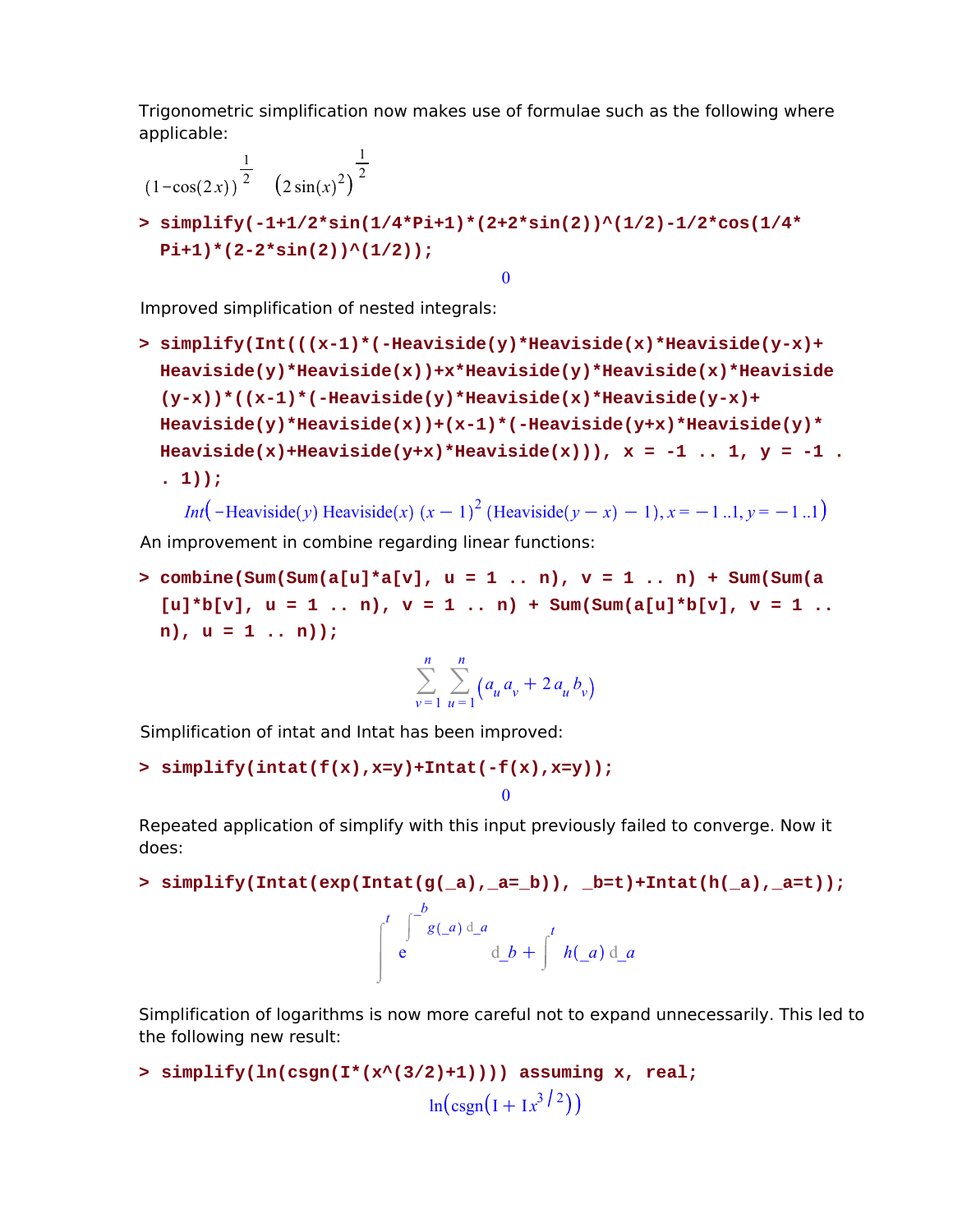There is a new formula in use when combining logarithms:

$$
\ln(a) - \ln(b) \quad \ln\left(\frac{a}{b}\right) \text{ when } \arg(a) - \arg(b) \in \left(-\frac{\pi}{2}, \frac{\pi}{2}\right]
$$

 $>$  ans := combine(ln(1-exp(-t)) - ln(1-exp(t))) assuming t  $> 0;$ 

$$
ans := -\ln\left(\frac{-1 + e^t}{-1 + e^{-t}}\right)
$$

That led to an improved result from simplify as well:

```
> simplify(ans) assuming t > 0;
```
 $-t-\mathbb{I}\pi$ 

Improvement in simplification of radicals led to this new result from solve:

> solve(1-1/(1+203808\*exp(-342569/506\*t)\*(1/131537))  
(131537/203808)=44983/56599, t);  

$$
-\frac{506 \ln \left(\frac{7444862663 \, 56599}{27500110184448} - \frac{131537}{203808}\right)}{342569}
$$

A weakness in simplification of piecewise functions regarding constant functions has been eliminated:

```
> simplify(piecewise(Or(And(f(0)<0, f(0)<=0), f(0)>=0), 1, 0));
                                   1
```
simplify is now more careful when simplifying indexed piecewise functions:

```
p1 := piecewise[undefined](t >= 200 and t <= 300, 1, t > 300 and 
> 
 t <= 400, 2):
 p2 := simplify(p1, piecewise);
 eval([p1,p2], t=100);
                              \intundefined t < 200
```

$$
p2 := \begin{cases} 1 & t \leq 300 \\ 2 & t \leq 400 \\ \text{undefined} & 400 < t \\ \text{undefined, undefined} \end{cases}
$$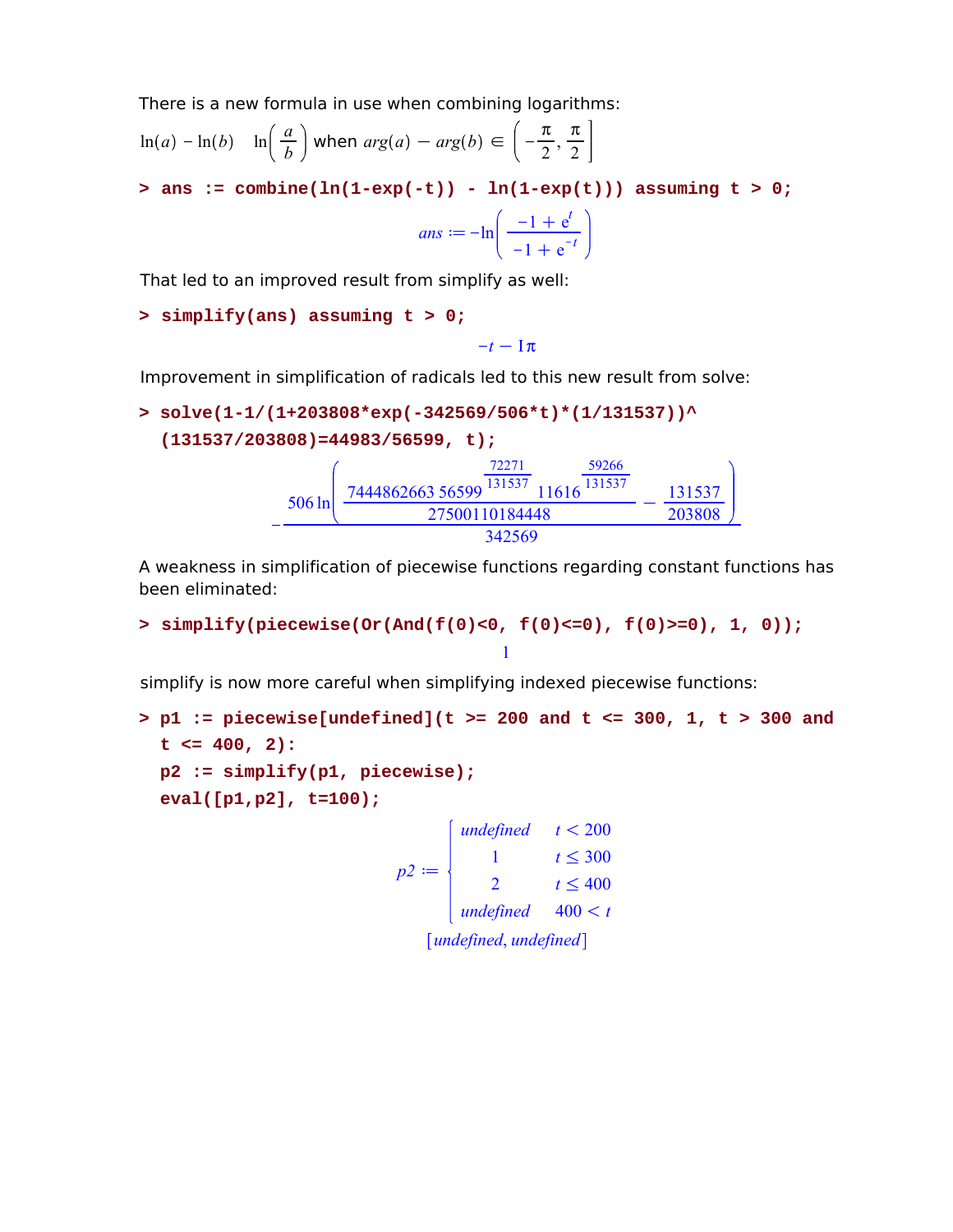There has been an improvement in simplify when simplifying constants:

```
simplify((9*(20/(36+18*2^(1/2))^2+13/(36+18*2^(1/2))^2*2^(1/2))^
> 
 (1/2)*x*2^(1/2)+9*(20/(
 36+18*2^(1/2))^2+13/(36+18*2^(1/2))^2*2^(1/2))^(1/2)*x+9*(20/
 (36+18*2^(1/2))^2+
 13/(36+18*2^(1/2))^2*2^(1/2))^(1/2)*y-252*(20/(36+18*2^(1/2))
 ^2+13/(36+18*2^(1/
 2))^2*2^(1/2))^(1/2)*z/(20+13*2^(1/2))-162*(20/(36+18*2^(1/2))
 ^2+13/(36+18*2^(1
 /2))^2*2^(1/2))^(1/2)*z/(20+13*2^(1/2))*2^(1/2)-31/9*(12*2^(1/2)
 +17)/(20/(36+18
 *2^(1/2))^2+13/(36+18*2^(1/2))^2*2^(1/2))^(1/2)/(23*2^(1/2)+33)/
 (8+2^(1/2)))^2-
 3844*(12*2^(1/2)+17)^2*(2+2^(1/2))^2/(20+13*2^(1/2))/(23*2^(1/2)
 +33)^2/(8+2^(1/
 2))^2+(9*(8/(36+18*2^(1/2))^2+1/(36+18*2^(1/2))^2*2^(1/2))^(1/2)*
 x-9*(8/(36+18*
 2^(1/2))^2+1/(36+18*2^(1/2))^2*2^(1/2))^(1/2)*y*2^(1/2)-9*(8/
 (36+18*2^(1/2))^2+
 1/(36+18*2^(1/2))^2*2^(1/2))^(1/2)*y+144*(8/(36+18*2^(1/2))^2+1/
 (36+18*2^(1/2))
 ^2*2^(1/2))^(1/2)*z/(8+2^(1/2))+126*(8/(36+18*2^(1/2))^2+1/
 (36+18*2^(1/2))^2*2^
  (1/2))<sup>^</sup>(1/2)*z/(8+2^(1/2))*2^(1/2)+31/9*(1+2^(1/2))/(23*2^(1/2))+33)/(8/(36+18*2
 ^(1/2))^2+1/(36+18*2^(1/2))^2*2^(1/2))^(1/2)/(8+2^(1/2)))^2-3844*
 (1+2^(1/2))^2*
 (2+2^(1/2))^2/(23*2^(1/2)+33)^2/(8+2^(1/2))^3-590*(3+2*2^(1/2))/
 (20+13*2^(1/2))
 /(8+2^(1/2))*(z-41/1180*(20+13*2^(1/2))*(10+7*2^(1/2))/(3+2*2^
 (1/2))/(23*2^(1/2
 )+33))^2+1681/2360*(20+13*2^(1/2))*(10+7*2^(1/2))^2/(3+2*2^(1/2))
 /(8+2^(1/2))/(
 23*2^(1/2)+33)^2-2);
             5x^{2} + (3y - 4z - 8)x + 2y^{2} + (-6z - 4)y - 5z^{2} + 7z - 2
```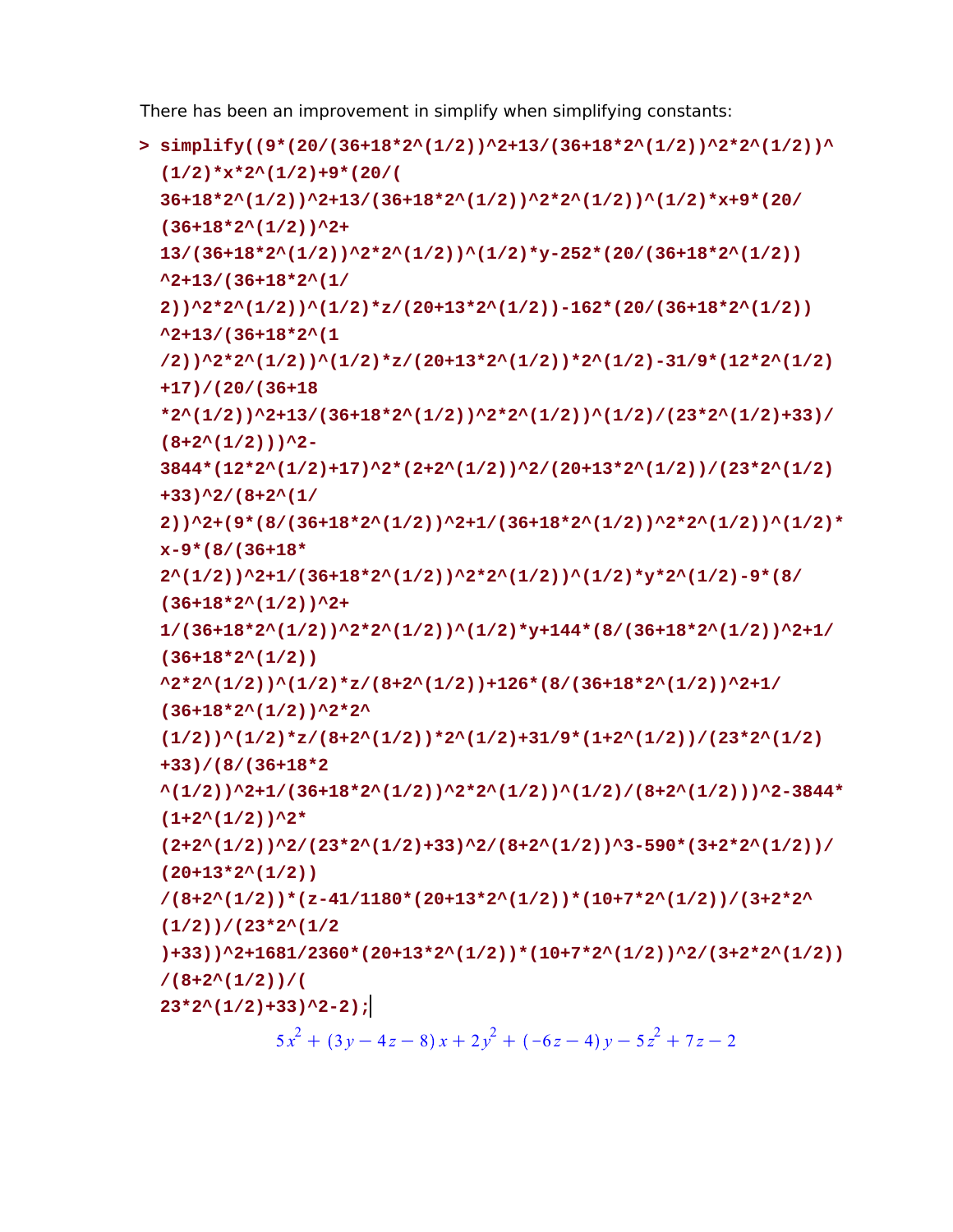#### ▼ Mathematical Logic

Maple 2022 includes improvements to the the use of assume and is: These all returned FAIL previously:

```
> is(x^2+x+1, odd) assuming x::integer;
```
*true*

**> is(sec(x),real) assuming x::real, (x/Pi-1/2)::Non(integer);**

*true*

**> is(csc(x),real) assuming x::real, (x/Pi)::Non(integer);** *true*

Smarter handling of inequalities led to this new result from **coulditbe**:

```
> coulditbe(And(r^2=0,r*s<>0));
```
*false*

Some improvements in **is** relating to indexed variables resulted in this new result from **signum**:

1

```
> signum(r) assuming r>low[r],low[r]>0;
```
**is** and **coulditbe** can now handle more complicated RootOf functions:

**map(is, [`=`, `<`, `>`](RootOf (exp(\_Z) - exp (1/5), 0.21), > 100000));**

*false*, *true*, *false*

This led to the following new result from solve:

> solve({
$$
(sqrt(1+1/x) - ln(sqrt(1+x) + sqrt(x)))
$$
/sqrt(x)>1,x>0}, {x};  
\n
$$
\begin{cases}\n0 < x, x \\
0 < x.\n\end{cases}
$$
\n
$$
\begin{cases}\n\frac{2R\text{ootOf}((e^{-Z})^4 + 2(e^{-Z})^3 - 2(e^{-Z})^3 - 2(e^{-Z})^2 - 2(Ze^{-Z} - 2e^{-Z} + 1, 0.7505612007))}{4(e^{R\text{ootOf}((e^{-Z})^4 + 2(e^{-Z})^3 - 2(e^{-Z})^3 - 2(e^{-Z})^2 - 2(Ze^{-Z} - 2e^{-Z} + 1, 0.7505612007))}\n\end{cases}
$$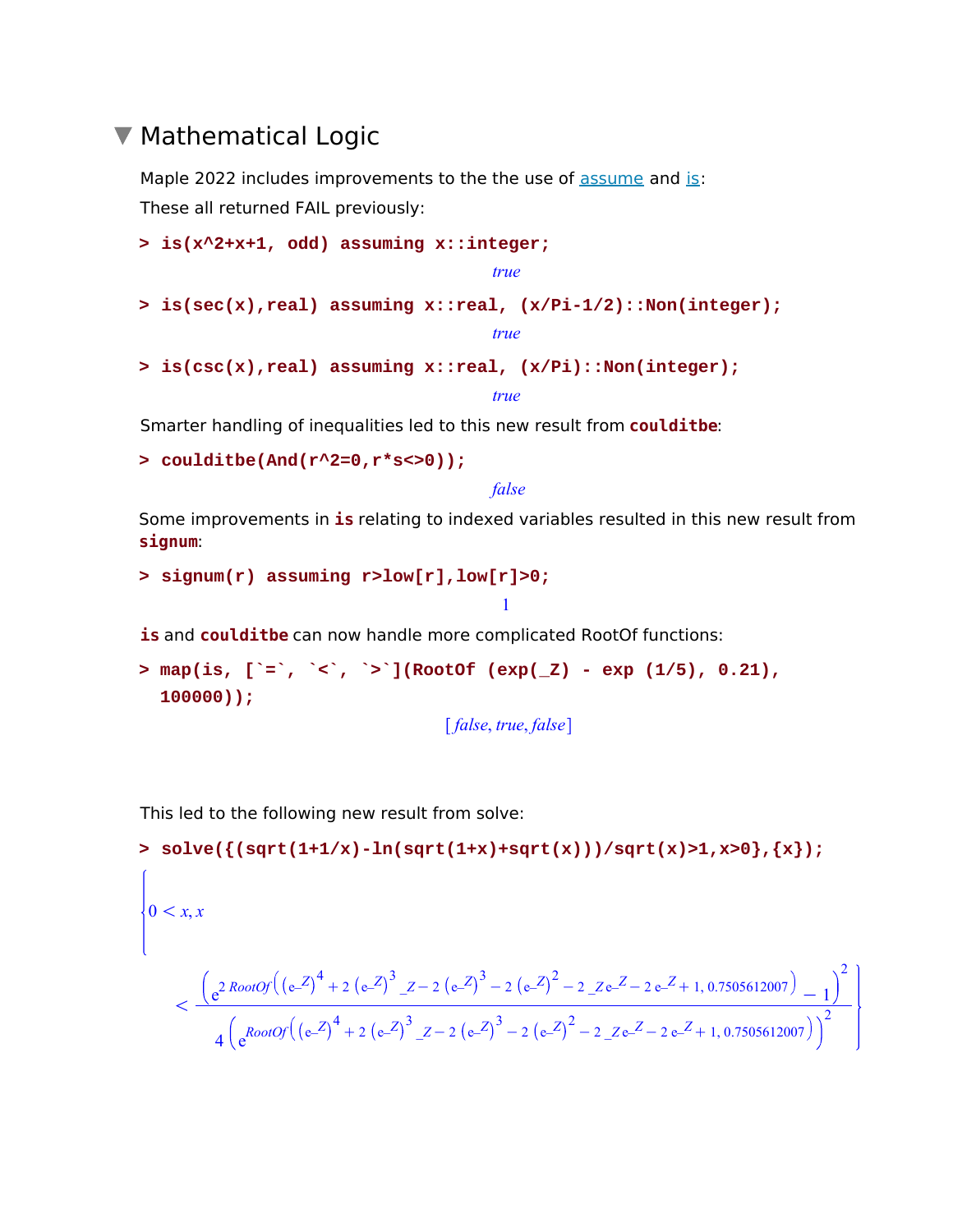And also an improved result from Student:-Calculus1:-InflectionPoints:

**Student:-Calculus1:-InflectionPoints((1+sin(x))^cos(x), x = 0 .. > 2\*Pi);**

Warning, some inflection points are returned as numeric approximations

$$
\left[0, 1.374838238, 3.780861806, \frac{3\pi}{2}, 2\pi\right]
$$

This new result from **expand** is due to an improvement in **is**:

**expand(exp((sin(x + arctan(x\*sqrt(2)/sqrt(-2\*x^2 + 1)))^2)/4)) > assuming x > 0;**

$$
\left(\frac{\sin(x)^2}{1+\frac{2x^2}{-2x^2+1}}\right)^{1/4} \frac{\sin(x)\cos(x) x \sqrt{2}}{2\left(1+\frac{2x^2}{-2x^2+1}\right) \sqrt{-2x^2+1}} \sqrt{\frac{\cos(x)^2 x^2}{(-2x^2+1)\left(1+\frac{2x^2}{-2x^2+1}\right)}}
$$

There is now more consistent error handling in assume:

```
assume(Not(true), n=0);
> 
 assume(false, n=0);
 assume(n=0, false);
Error, (in assume) contradictory assumptions
Error, (in assume) contradictory assumptions
Error, (in assume) contradictory assumptions
```
#### Miscellaneous

This new result from minimize was due to improvement in **min** and **max**:

```
alias(alpha=RootOf(2*_Z^2-2*RootOf(2*_Z^3-1,index = 1)-2*_Z+1,
> 
  1.237360513)):
  minimize((x^2+y^2)^2+1/(x^2+y^2)+(x^2-2*x+1+y^2)^2+1/(x^2-2*x+1+
  y^2));
  alias(alpha=alpha):
                      8\alpha^6 - 24\alpha^5 + 36\alpha^4 - 32\alpha^3 + 18\alpha^2 - 6\alpha + 92(2\alpha^2-2\alpha+1)
```
An improvement in allvalues led to a new result:

```
> {allvalues(RootOf(product(f(r, _Z), r=RootOf(_Z^2-1))))};
                      {RootOf(f(-1, Z)), RootOf(f(1, Z))}
```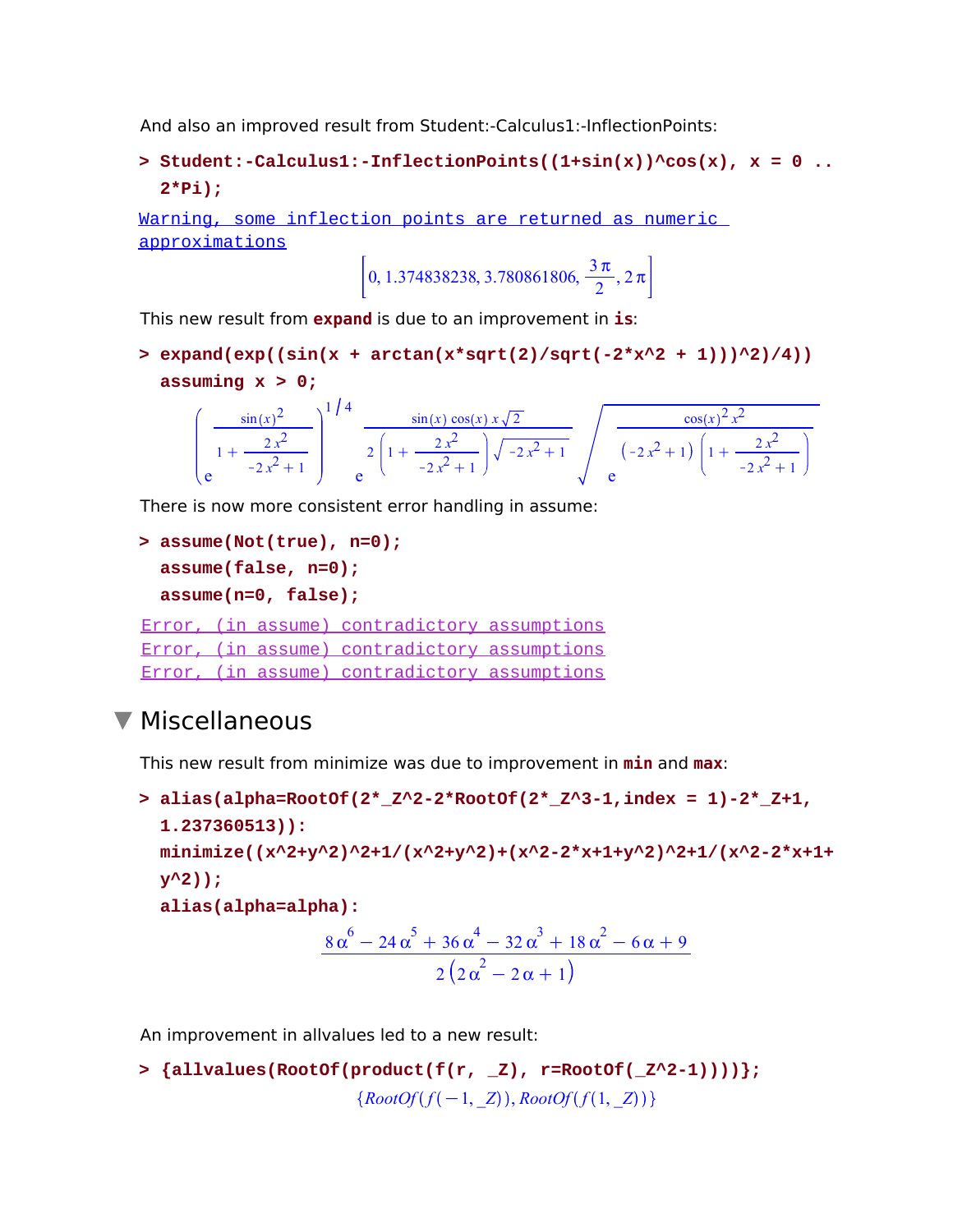Improved handling of dummy variables by depends:

```
depends(sum(f[x], x=0..infinity), f[x]);
> 
  depends(Product(f(x,a),x = 6 .. 5),a);
 depends(Product(f(x,a),x = 5 .. 5),a);
                                   false
                                   false
                                   true
```
### **Introduction of Ball Arithmetic**

Maple 2022 includes new facilities for ball arithmetic in the form of RealBox and ComplexBox objects that provide an interface to the arblib package.

- The <u>RealBox</u> and ComplexBox objects represent boxes on the real line and in the complex plane, respectively.
- A RealBox object is defined by a center and radius. Thus, it represents a closed and bounded interval on the line, unless it is the entire real line.
- A ComplexBox object is defined as a pair of RealBox objects representing its real and imaginary parts. This represents either a closed and bounded box in the complex plane, the entire plane, or a doubly infinite strip in the direction of either the real or imaginary axis.
- Unlike the extant facilities in Maple for interval arithmetic, there is no need for you to use a special evaluator like evalr, since the arithmetic and function evaluations are built in to the real and complex box objects.
- The accuracy of box calculations is controlled by a **precision** option that is available for most operations, including the creation of real and complex boxes. This also affects the conversion of numeric quantities (centers and radii) in the construction of box objects.

```
> Radius( RealBox( 2/3 ) );
```

```
5.820766113350852282417152 \times 10^{-11}
```
Note that the radius for an inexactly representable quantity is smaller with greater precision, as directed by the **precision=80** option.

```
> Radius( RealBox( 2/3, 'precision' = 80 ) );
                                8.2718061697 \times 10^{-25}> Radius( RealBox( 3/2 ) );
```
0.

Arithmetic operations on RealBox objects are built-in. You can operate with RealBox objects in many respects as though they were numeric quantities.

```
> p := randpoly( x );
```

```
p := -7x^5 + 22x^4 - 55x^3 - 94x^2 + 87x - 56
```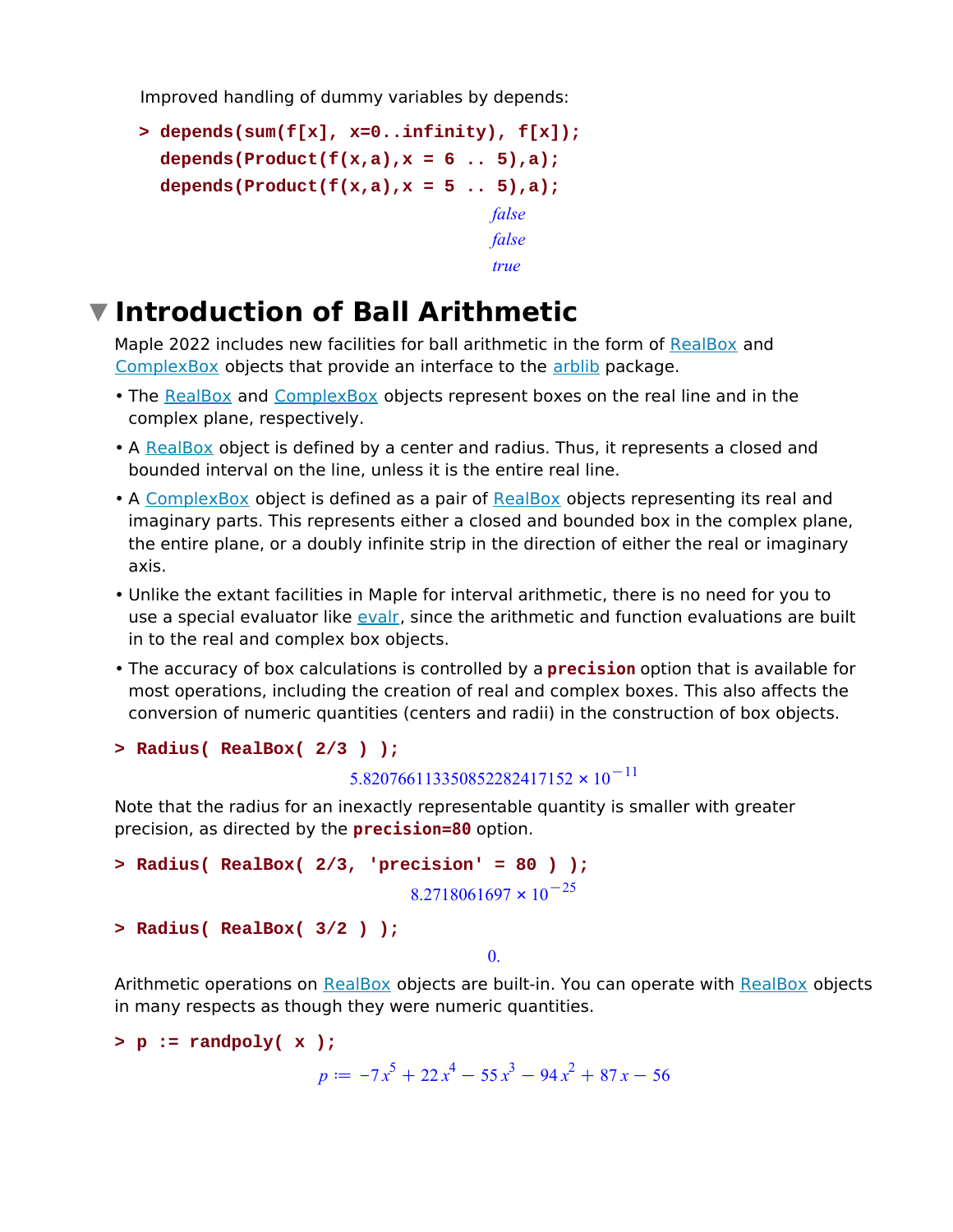```
> eval( p, x = RealBox( Zeta( 3 ) ) );
                                 \langle RealBox: -154.41 \pm 1.71822e-07 \rangle
```

```
> b := RealBox( 0.42, 1e-5 );
```
*b* =  $\langle RealBox: 0.42 \pm 1.00000e-05 \rangle$ 

Many mathematical functions are defined for RealBox objects.

**> sin( b );**

 $\langle RealBox: 0.40776 \pm 9.13188e-06 \rangle$ 

**> Chi( b^2 );**

 $\langle RealBox: -1.15 \pm 4.83663e-05 \rangle$ 

For more information see, for example, RealBox/Circular, RealBox/Hyperbolic and RealBox/Special.

A ComplexBox object can be constructed from a complex numeric input.

```
> b := ComplexBox( 2.3 + 7.77*I, 'precision' = 50 );
```
*b*  $=$   $\langle$ ComplexBox: [2.3 +/- 3.55271e-15] + [7.77 +/- 7.10543e-15] \ D

The result is an object with two RealBox components representing the real and imaginary parts.

**> Re( b );**

 $\langle RealBox: 2.3 \pm 3.55271e-15 \rangle$ 

**> Im( b );**

 $\{RealBox: 7.77 \pm 7.10543e-15\}$ 

As with RealBox objects, ComplexBox objects can be manipulated using ordinary arithmetic operations.

```
> eval( p, x = b );
```
 $\langle \text{ComplexBox:} [-176235 + (-0.000143251] + [-102440 + (-7.15837e-05] \cdot ] \rangle$ 

**> 1/b^10 - I;**

 $\langle \text{ComplexBox:} [7.90907e-10 +/- 1.20159e-19] + [-1 +/- 1.16415e-10] \cdot I \rangle$ 

Apart from cases where the output of an operation is necessarily real, the result of a function applied to a ComplexBox is again a ComplexBox object.

```
> Li( b );
```
 $\langle \text{ComplexBox:} [3.76298 + \textit{-.} 7.32189e-09] + [4.33322 + \textit{-.} 6.45855e-09] \cdot I \rangle$ 

**> exp( b );**

 $\langle \text{ComplexBox:} [0.836664 + \textit{6}-2.13816e-10] + [9.93903 + \textit{6}-2.44814e-09] \cdot I \rangle$ 

Note that the magnitude of **b** is evaluated as a RealBox object.

**> abs( b );**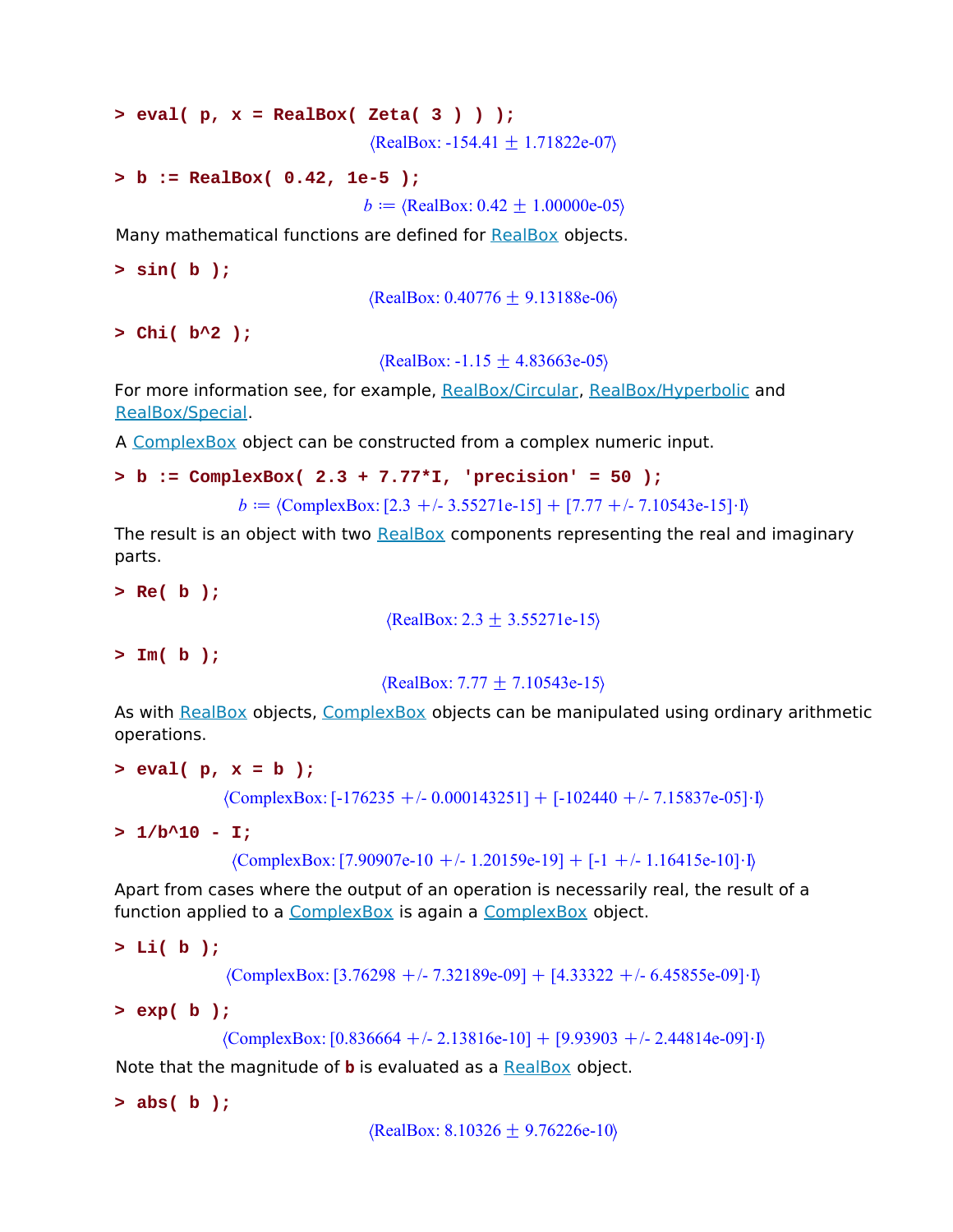For more information see, for example, ComplexBox/Circular, ComplexBox/Hyperbolic and ComplexBox/Elementary.

Certain specific constants, such as  $\pi$ , can be computed to high accuracy by using the **precision** option for the RealBox or ComplexBox constructor.

```
> RealBox( Pi );
                                  \langle RealBox: 3.14159 \pm 1.16415e-10 \rangle> RealBox( Pi, 'precision' = 100000 );
                                 \langle RealBox: 3.14159 + 2.00495e-3010 \rangle
```
### **Formal Power Series**

The convert(...,FormalPowerSeries) command has been completely rewritten for Maple 2022. It is now able to find both closed form solutions and recurrence relations for many more examples than in previous versions.

### **Graph Theory**

Several new commands were added to the GraphTheory package.

- **IsChordal** tests if a graph is chordal.
- IsComparabilityGraph tests if a graph is a comparability graph.
- **Isinterval Graph tests if a graph is an interval graph.**
- <u>IsOriented</u> tests if a directed graph is oriented, i.e. if it contents no pair of symmetric arcs.
- IsPerfectGraph tests if a graph is a perfect graph.
- IsSimplicial tests if a graph vertex is simplicial, i.e. if its neighborhood forms a clique.
- RichClubCoefficients computes the rich club coefficients for a graph. These are intended to measure the extent to which well-connected vertices also connect to each other.
- Traverse returns either a vertex list corresponding to a breadth-first or depth-first traversal of the graph, or an **Iterator** which can perform such a traversal interactively.

Additionally, within the SpecialGraphs subpackage, two related new commands were added.

- CompleteKaryArborescence computes the compute k-ary arborescence to a given depth. An arborescence is a directed analog of a tree with arcs leading away from the source.
- CompleteKaryAntiArborescence computes the compute k-ary anti-arborescence to a given depth. An anti-arborescence is a directed analog of a tree with arcs leading towards the sink.

## **Linear Recurrence Relations**

A new command, mhypergeomsols, was added to the **LREtools** package, which can find mfold (also called m-interlacing) solutions of linear recurrence equations with polynomial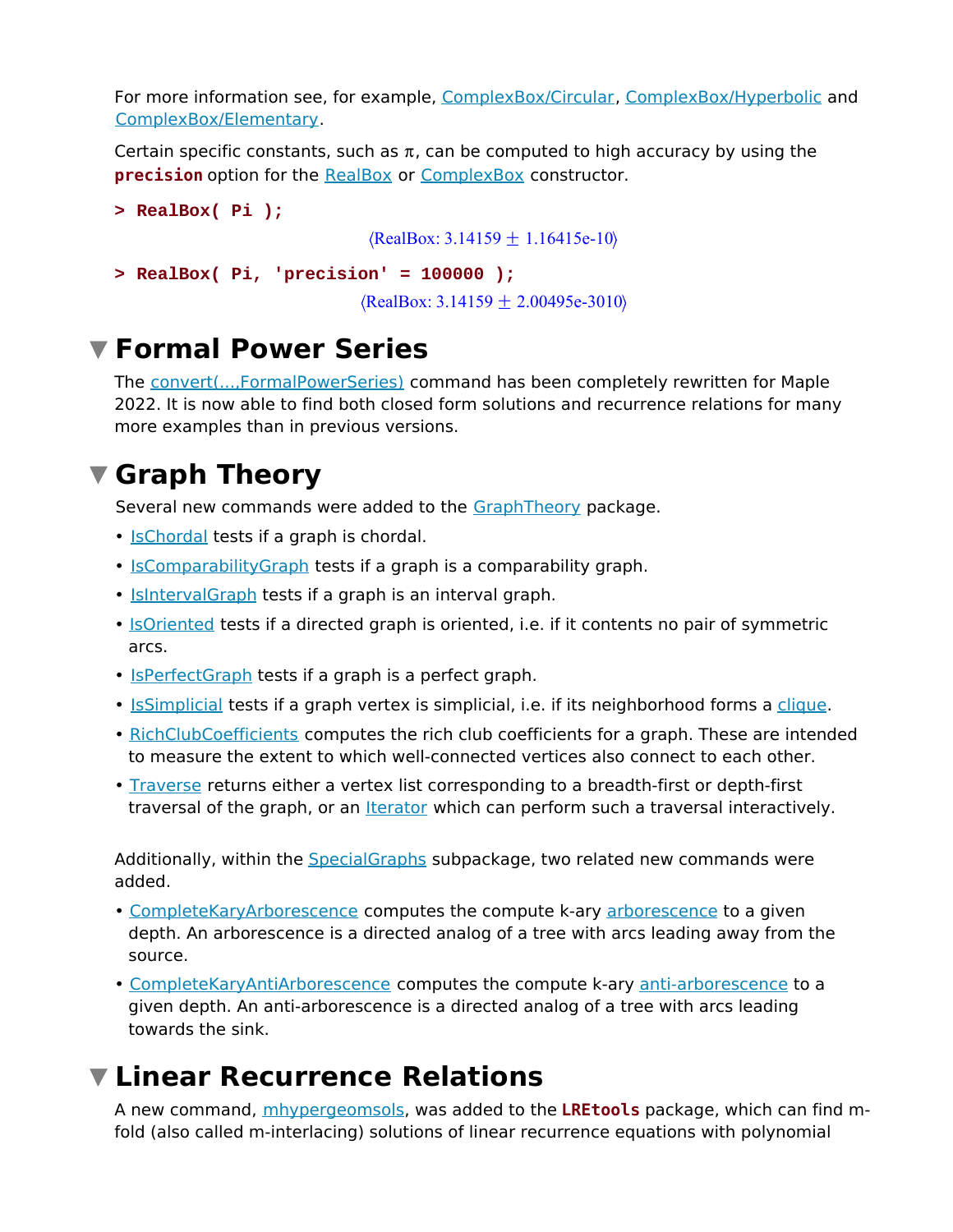coefficients for arbitrary positive integers *m*.

- **> with(LREtools);**
- *AnalyticityConditions*, *GCRD*, *GeneralizedExponents*, *GuessRecurrence*, *HypergeometricTerm*, *IsDesingularizable*, *LCLM*, *MinimalRecurrence*, *MultiplyOperators*, *OperatorToRecurrence*, *REcontent*, *REcreate*, *REplot*, *REprimpart*, *REreduceorder*, *REtoDE*, *REtodelta*, *REtoproc*, *RecurrenceToOperator*, *RightDivision*, *RightFactors*, *SumDecompose*, *ValuesAtPoint*, *autodispersion*, *constcoeffsol*, *dAlembertiansols*, d, *dispersion*, *divconq*, *firstlin*, *hypergeomsols*, *mhypergeomsols*, *polysols*, *ratpolysols*, *riccati*, *shift*
- **RE := (n+1)\*(n+2)\*(n+3)\*(n+4)\*a(n+4) + 10\*(n+1)\*(n+2)\*a(n+2) + 9\*a > (n) = 0;**

 $RE := (n + 1) (n + 2) (n + 3) (n + 4) a(n + 4) + 10 (n + 1) (n + 2) a(n + 2) + 9 a(n) = 0$ 

**> hypergeomsols(RE, a(n), {}, output=basis);**

$$
\left[\frac{\mathrm{I}^{n}}{\Gamma(n+1)}, \frac{\left(-\mathrm{I}\right)^{n}}{\Gamma(n+1)}, \frac{\left(-3\,\mathrm{I}\right)^{n}}{\Gamma(n+1)}, \frac{\left(3\,\mathrm{I}\right)^{n}}{\Gamma(n+1)}\right]
$$

**> msols := mhypergeomsols(RE, a(n), complex);**

$$
msols := \left[\left[1, \left\{\frac{RootOf\left(\underline{Z}^2+1\right)^n}{n!}, \frac{RootOf\left(\underline{Z}^2+9\right)^n}{n!}\right\}\right], \left[2, \left\{\frac{\left(-9\right)^n}{\left(2n\right)!}, \frac{\left(-1\right)^n}{\left(2n\right)!}\right\}\right]\right]
$$

*msols*<sup>[1]</sup> is equivalent to the solutions returned by **hypergeomsols**, while *msols*<sup>[2]</sup> gives all 2 -fold hypergeometric solutions, which cannot be found by **hypergeomsols**.

**> allvalues(msols[1,2,1]), allvalues(msols[1,2,2]);**

$$
\frac{I^n}{n!}, \frac{(-I)^n}{n!}, \frac{(3 I)^n}{n!}, \frac{(-3 I)^n}{n!}
$$

**> sol1 := unapply(eval(op([2,2,1],msols),n=n/2),n);**

$$
soll := n \quad \frac{(-9)^{\frac{n}{2}}}{n!}
$$

**> normal(expand(eval(RE,a=sol1)));**

$$
0=0
$$

**> sol2 := unapply(eval(op([2,2,2],msols),n=n/2),n);**

$$
sol2 := n \quad \frac{(-1)^{\frac{n}{2}}}{n!}
$$

**> normal(expand(eval(RE,a=sol2)));**

$$
0=0
$$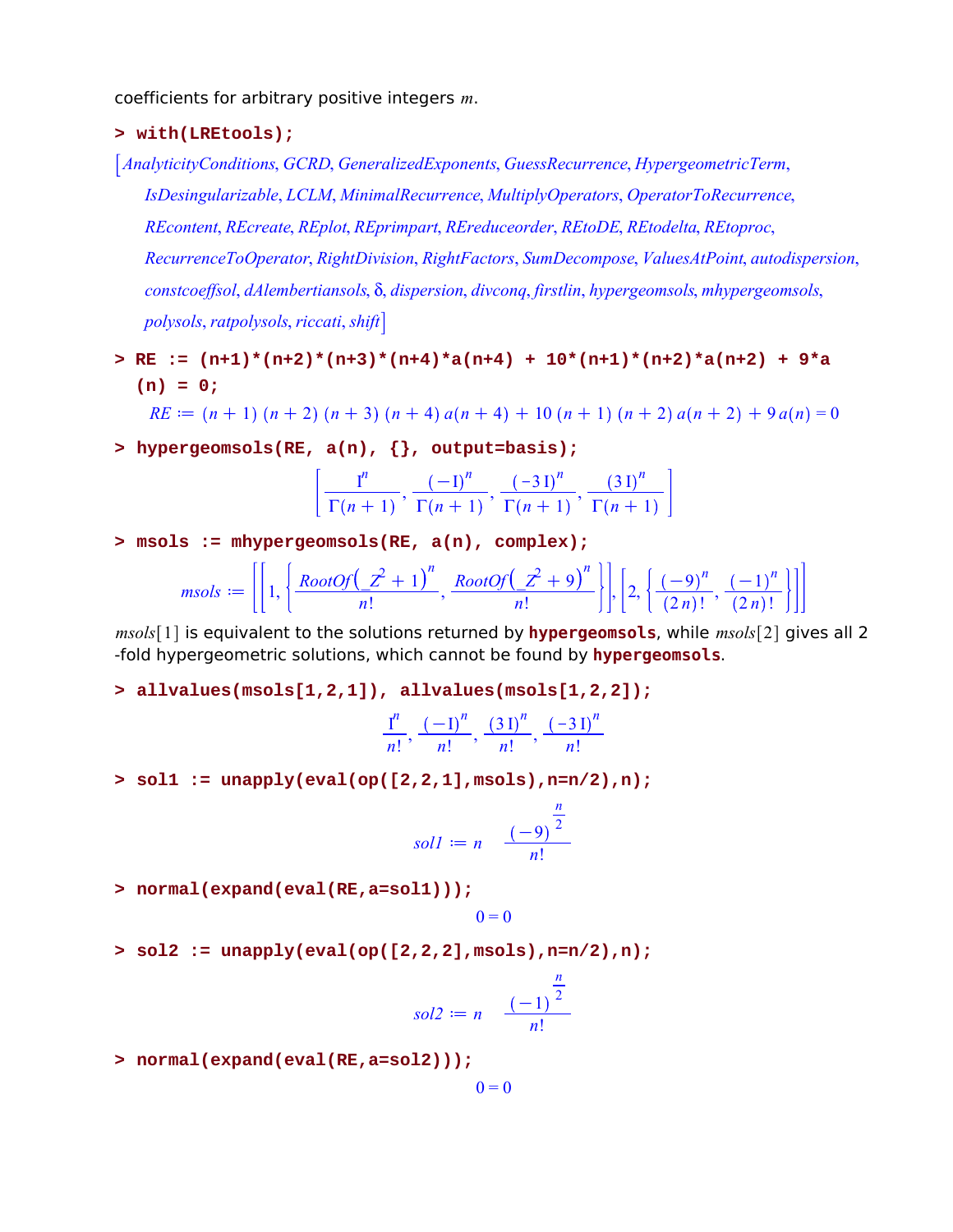## **Polyhedral Sets**

A new command, IntegerHull, was added to the PolyhedralSets package. It computes the integer hulls of 2-D (bounded or unbound) and 3-D (bounded) polyhedral sets.

The integer hull of a convex polyhedral set is the smallest polyhedral set that contains all the integer points in the input set.

- **>** *restart*; *with PolyhedralSets* :
- $\Rightarrow$  *ineqs* =  $[2x + 5y \le 64, 7x + 5y \ge 20, 3x 6y \le -7]$ :
- $\Rightarrow$  *poly2d*  $:=$  *PolyhedralSet*(*ineqs*,  $[x, y]$ );

$$
poly2d := \begin{cases} \text{Coordinates} & : \quad [x, y] \\ \text{ Relations} & : \quad \left[ -x - \frac{5y}{7} \le -\frac{20}{7}, x - 2y \le -\frac{7}{3}, x + \frac{5y}{2} \le 32 \right] \end{cases}
$$

The input to the command is a PolyhedralSet object. By default, the command returns the integer hull in the form [vertices, rays].

**>** *IntegerHull poly2d* ;

```
\left[ \left[ \left[ \left[ 12, 8 \right], \left[ -8, 16 \right], \left[ -7, 14 \right], \left[ -5, 11 \right], \left[ 0, 4 \right], \left[ 1, 3 \right], \left[ 3, 3 \right], \left[ 11, 7 \right] \right], \left[ 1 \right] \right]
```
The command also has the option to return the integer hull in the PolyhedralSet object format.

 $\Rightarrow$  *intpoly2d*  $\coloneq$  *IntegerHull (poly2d, output* = *polyhedralset*);

 $intpoly2d := \{$ *Coordinates* :  $\left[x, y\right]$ *Relations* :  $-y \le -3, -x - y \le -4, -x - y$ 5 *y*  $\frac{3}{7} \leq -$ 20  $\frac{1}{7}$ ,  $-x -$ 2 *y*  $\frac{3}{3} \leq -\frac{3}{3}$ 7  $\frac{1}{3}$ ,  $-x - 1$ *y*  $\frac{x}{2} \leq 0, x >$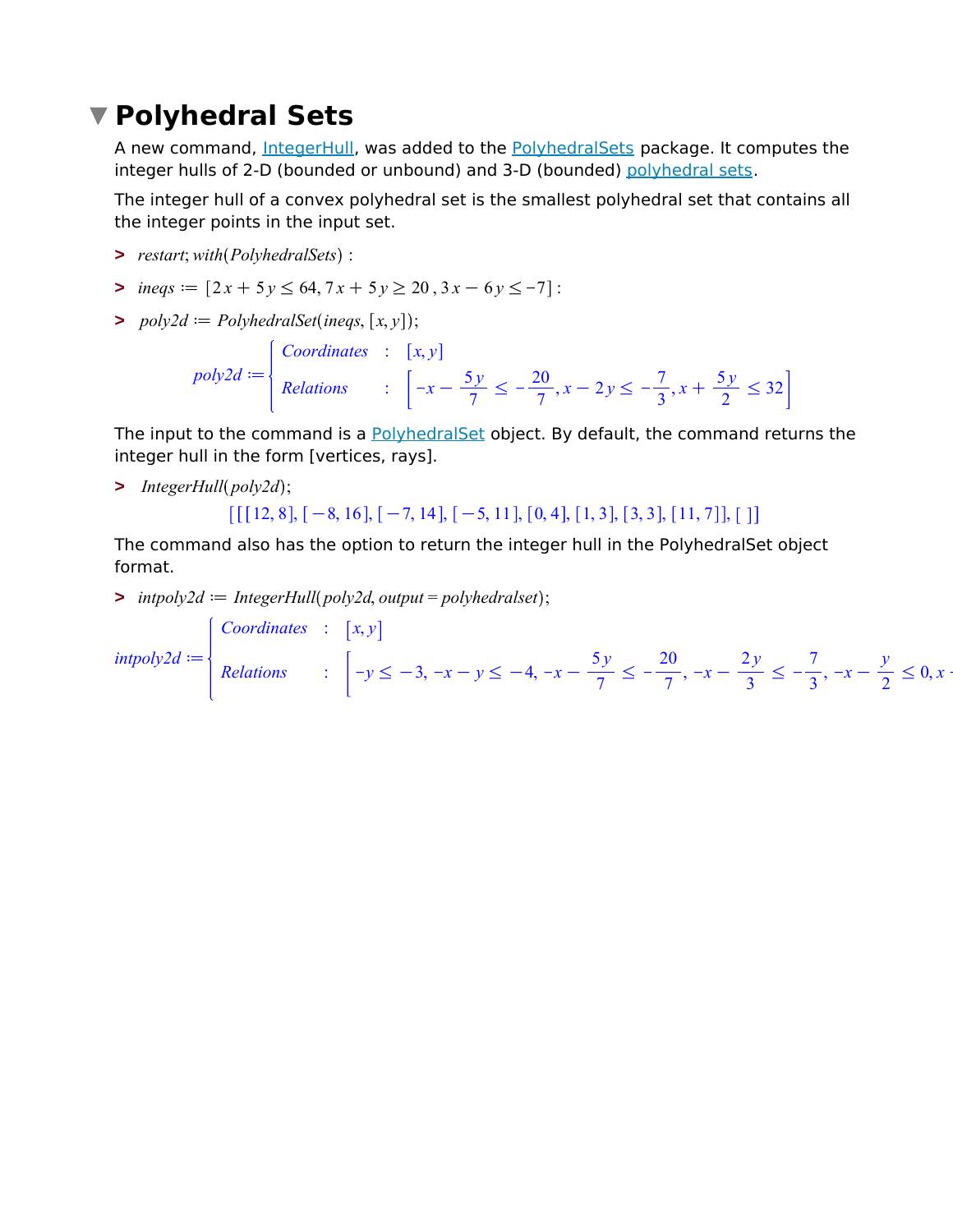In this example, the white triangle is the input polyhedral set, and the red polygon is the output integer hull.

 $\triangleright$  *Plot*([intpoly2d, poly2d], faceoptions = [transparency = [0, 0.13], color = [red, white]]);



The input 2-D polyhedral set can be unbounded.

 $\Rightarrow$  *inset*  $:=$  *PolyhedralSet*([[ 7/5, 0], [13/4, 0], [ 5/3, 1], [5/2, 1]], [[0, 1]], [x, y]);

$$
insert := \begin{cases} \text{Coordinates} & : [x, y] \\ \text{Relations} & : [y \le 0, \ x \le \frac{5}{3}, \ x + \frac{4y}{15} \le \frac{7}{5}, x \le \frac{13}{4} \end{cases}
$$

 $\triangleright$  *vert*  $:=$  *IntegerHull*(*inset*);

 $vert := [[[-1, 0], [3, 0]], [[0, -1]]]$ 

 $\Rightarrow$  *intpoly*  $:=$  *PolyhedralSet*(*op*(*vert*), [*x, y*]);

$$
intpoly := \begin{cases} \text{Coordinates} & : \quad [x, y] \\ \text{ Relations} & : \quad [y \le 0, \quad x \le 1, x \le 3] \end{cases}
$$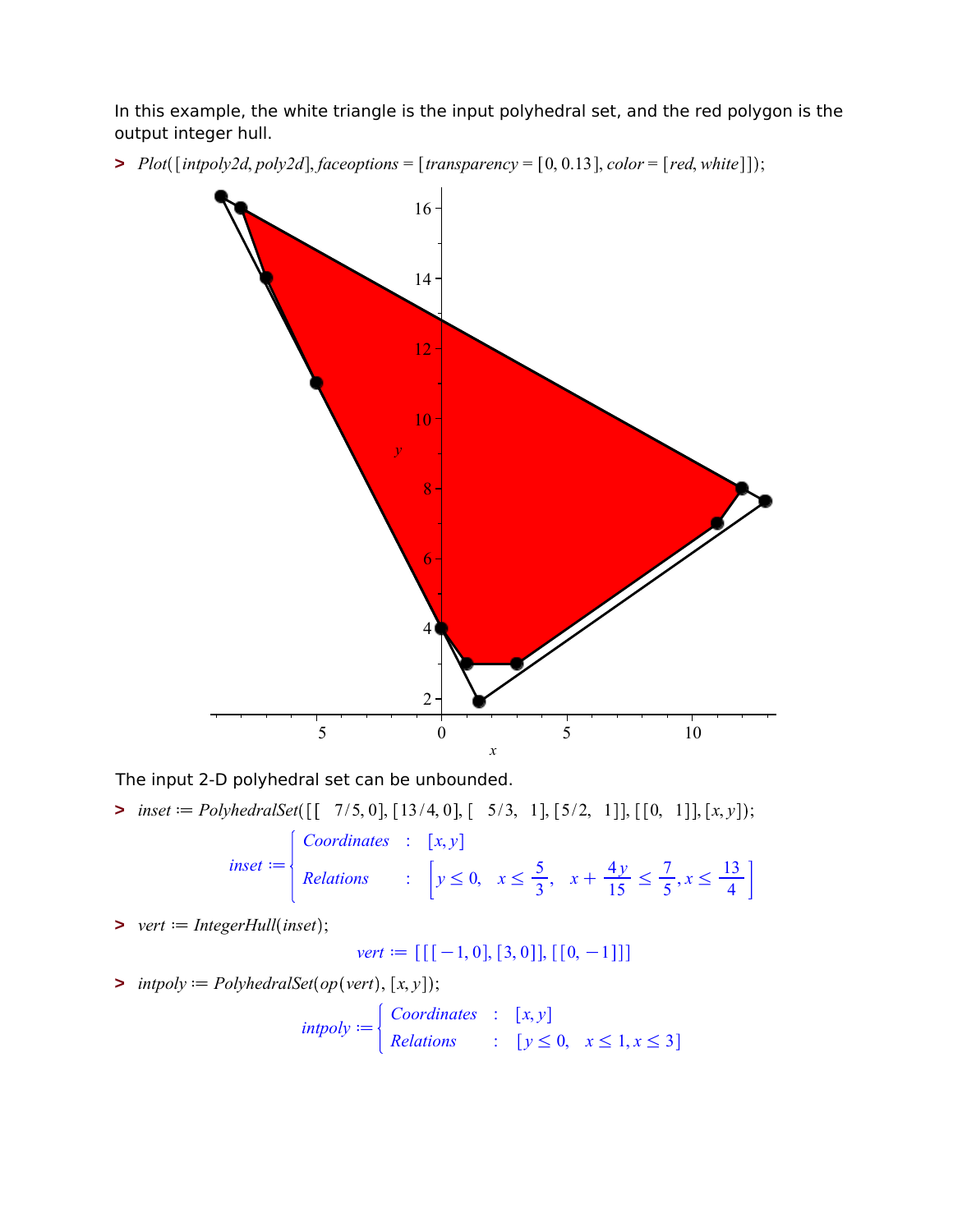$\triangleright$  *Plot*([intpoly, inset], *faceoptions* = [transparency = [0, 0.13], *color* = [red, white]]);



The following is a bounded 3-D example.

> 
$$
\text{vars} := [x1, x2, x3]:
$$
  
\n> vertices :=  $\left[ \left[ 2, \frac{5}{2}, 3 \right], \left[ 1, 5/2, 3 \right], \left[ \frac{3}{2}, 4, 5/2 \right], \left[ 5, 5/2, 4 \right] \right]:$ 

 $\Rightarrow$   $poly := PolyhedralSet(vertices, [], vars);$ 

$$
poly := \begin{cases} \text{Coordinates} & : \begin{bmatrix} x1, x2, x3 \\ \text{Relations} \end{bmatrix} \\ & : \begin{bmatrix} x1 & \frac{73 \, x2}{91} & \frac{6 \, x3}{7} \le \frac{79}{182}, \ x1 + \frac{3 \, x2}{5} + \frac{4 \, x3}{5} \le \frac{19}{10}, x1 \end{bmatrix} \xrightarrow[5]{3 \, x2 \, + \frac{6 \, x3}{7} \le \frac{4 \, x3}{10}} \begin{bmatrix} \frac{3 \, x2}{5} & \frac{6 \, x3}{5} \le \frac{4 \, x3}{10} \end{bmatrix} \xrightarrow[5]{3 \, x2 \, + \frac{6 \, x3}{7} \le \frac{4 \, x3}{10}} \begin{bmatrix} \frac{3 \, x2}{5} & \frac{6 \, x3}{5} \le \frac{4 \, x3}{10} \end{bmatrix} \xrightarrow[5]{3 \, + \frac{6 \, x3}{7} \le \frac{4 \, x3}{10}} \begin{bmatrix} \frac{3 \, x2}{5} & \frac{6 \, x3}{5} \le \frac{4 \, x3}{10} \end{bmatrix} \xrightarrow[5]{3 \, + \frac{6 \, x3}{7} \le \frac{4 \, x3}{10}} \begin{bmatrix} \frac{3 \, x2}{5} & \frac{6 \, x3}{5} \le \frac{4 \, x3}{10} \end{bmatrix} \xrightarrow[5]{3 \, + \frac{6 \, x3}{7} \le \frac{4 \, x3}{10}} \begin{bmatrix} \frac{3 \, x2}{5} & \frac{6 \, x3}{5} \le \frac{4 \, x3}{10} \end{bmatrix} \xrightarrow[5]{3 \, + \frac{6 \, x3}{10} \le \frac{4 \, x3}{10} \le \frac{4 \, x3}{10} \le \frac{4 \, x3}{10} \le \frac{4 \, x3}{10} \le \frac{4 \, x3}{10} \le \frac{4 \, x3}{10} \le \frac{4 \, x3}{10} \le \frac{4 \, x3}{10} \le \frac{4 \, x3}{10} \le \frac{4 \, x3}{10} \le \frac{4 \, x3}{10} \le
$$

 $\triangleright$  *intpoly*  $:=$  *IntegerHull*(*poly, output* = *polyhedralset*);

$$
intpoly := \begin{cases} \text{Coordinates} & \text{[x1, x2, x3]} \\ \text{Relationship} & \text{[x3 \le 2, x2 \le 2, x2 \le 3, x2 + \frac{x3}{2} \le 3, x1 \quad x2 \quad x3 \le 1, x1 \quad \frac{7x2}{8} \quad \frac{3x3}{4} \le 1 \end{cases}
$$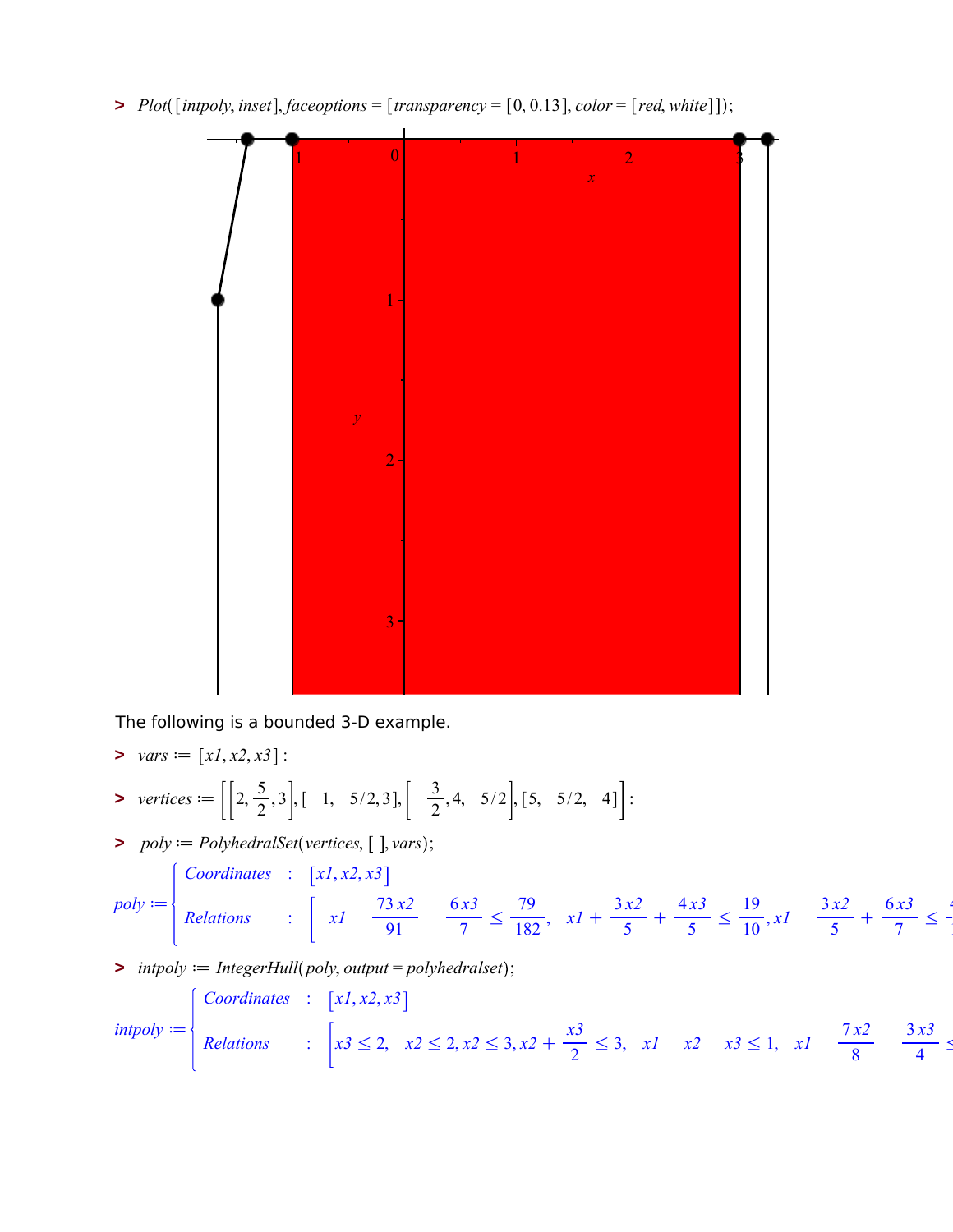In this example, the white transparent tetrahedron is the input polyhedral set, and the red polyhedron is the output integer hull.

 $\triangleright$  *Plot*([*intpoly, poly*]*, faceoptions* = [*transparency* = [0, 0.5]*, color* = [*red, white*]]);



The following shows a more complex example, with a higher number of vertices in the output.

> vertices := 
$$
\left[ \left[ \frac{15}{4}, -\frac{17}{2}, 5 \right], [4, 8, 6], [-1, -10/3, 14], [-6/2, 8, -10/3], [14/2, -22/3, -4] \right]
$$
:

 $\Rightarrow$   $poly := PolyhedralSet(vertices, [], vars);$ 

$$
poly := \begin{cases} \text{Coordinates} & \text{[x1, x2, x3]} \\ \text{ Relations} & \text{[--x1 -- } \frac{1581 \, x2}{2498} - \frac{1107 \, x3}{2498} \le -\frac{732}{1249}, \ -x1 - \frac{903 \, x2}{1724} - \frac{783 \, x3}{3448} \le -\frac{747}{1724}, \ -x1 + \frac{1581 \, x2}{2498} \le -\frac{732}{1724} \end{cases}
$$

> *vert* := *IntegerHull*(*poly*);  
\n*vert* := 
$$
\left[ \left[ [-2, 3, 4], [-2, 4, 3], [-2, 6, -2], [-2, 8, -2], [-1, -2, 11], [-1, -2, 12], [-1, 4, -2], [-1, 5, -3], [0, -4, 12], [0, -1, 12], [0, 0, 2], [0, 0, 11], [0, 1, 0], [2, -6, 7], [2, 0, -3], [2, 1, -3], [3, -7, 5], [3, -1, 7], [4, -8, 4], [4, -6, 1], [4, -1, 5], [4, 8, 6], [5, 1, 1], [6, -7, -2], [6, -6, -3], [6, -5, -3], [6, -5, -1], [6, -3, -1]], [] \right]
$$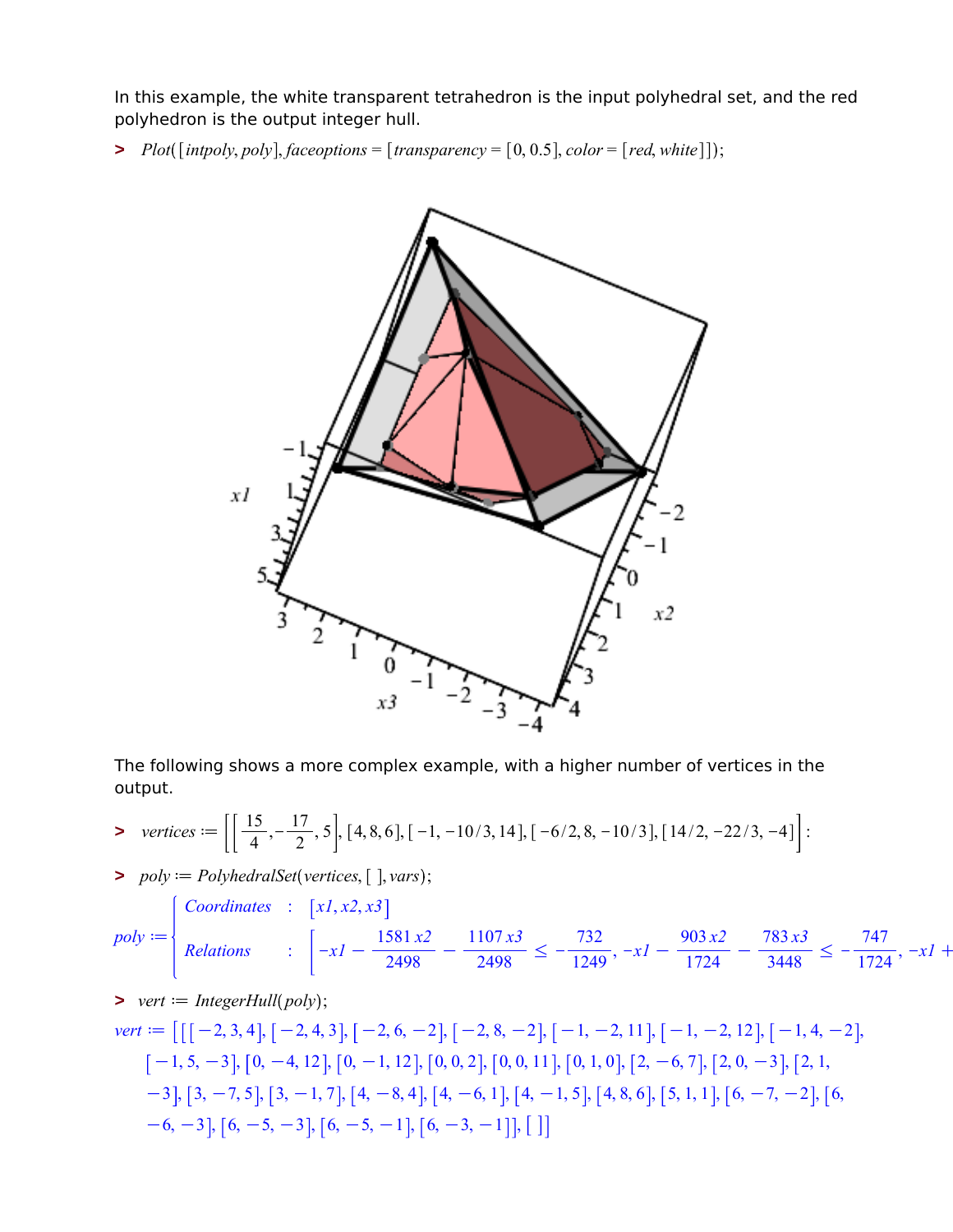$\Rightarrow$  *intpoly*  $:=$  *PolyhedralSet*(*op*(*vert*), *vars*);

 $intpoly := \{$ *Coordinates* :  $\left[x1, x2, x3\right]$ *Relations* :  $\vert -x3 \leq 3, x3 \leq 12, -x2 - x1 \leq 4, -x1 - x$ 2 *x2*  $\frac{1}{3}$ 2 *x3*  $\frac{3}{3} \leq 0, -xI - x$ 2 *x2*  $\frac{1}{3}$ 4 *x3*  $\frac{1}{9}$  s

 $\triangleright$  *Plot*([intpoly, poly], *faceoptions* = [transparency = [0, 0.5], color = [red, white]]);



The following tables are benchmarks of the new algorithm.

|  |  |  | Integer hulls of triangles (2-D) |  |
|--|--|--|----------------------------------|--|
|--|--|--|----------------------------------|--|

| Volume                                 | 27.95 | 111.79 | 11179.32 |
|----------------------------------------|-------|--------|----------|
| Time(s)                                | 0.172 | 0.244  | 0.159    |
| Number of<br>vertices in<br>the output | 4     | 8      | 10       |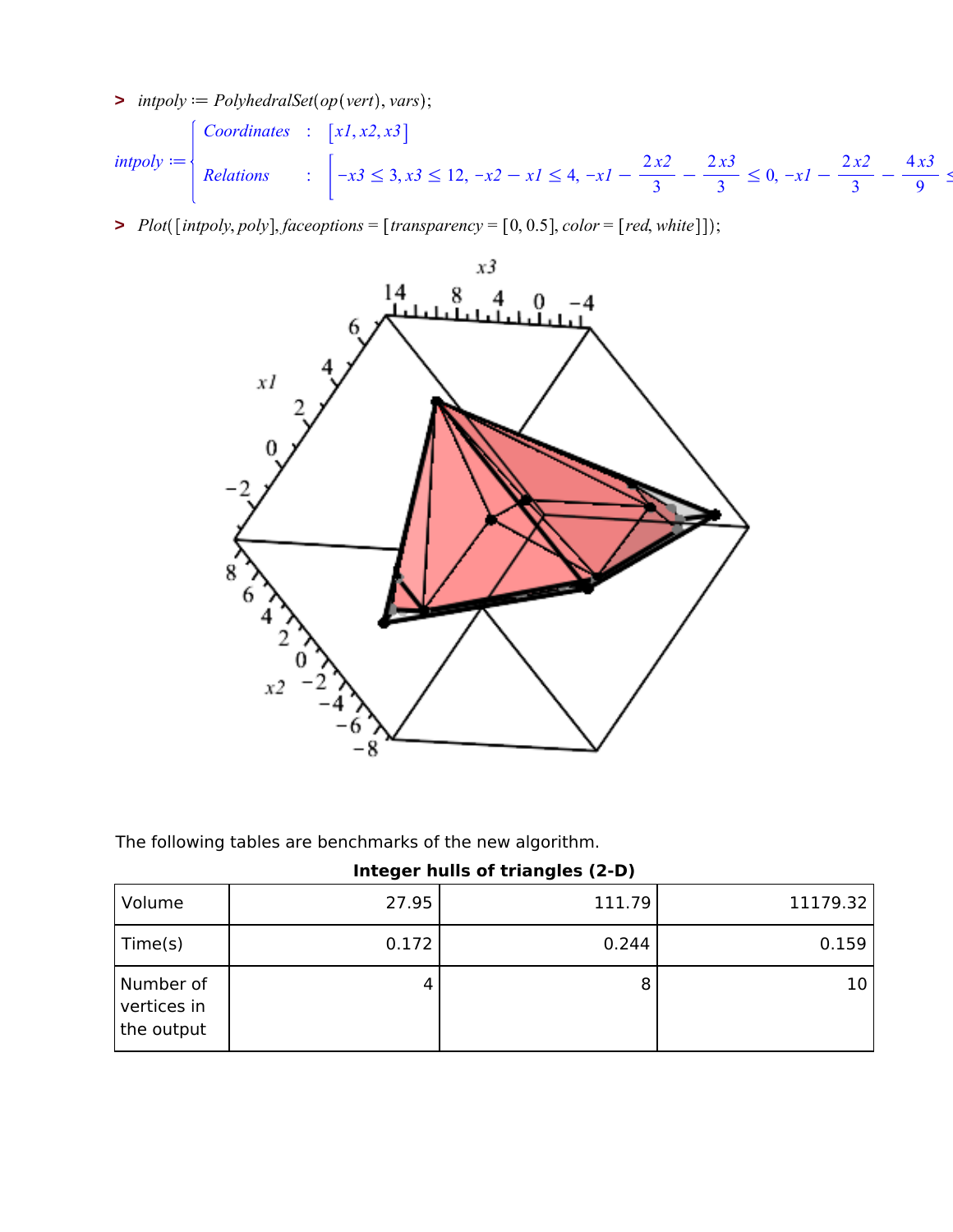#### **Integer hulls of hexagons (2-D)**

| Volume                                 | 58.21 | 5820.95 | 23283.82 |
|----------------------------------------|-------|---------|----------|
| Time(s)                                | 0.303 | 0.275   | 0.304    |
| Number of<br>vertices in<br>the output | 8     | 20      | 25       |

#### **Integer hulls of tetrahedrons (3-D)**

| Volume                                 | 447.48 | 6991.89 | 55935.2 |
|----------------------------------------|--------|---------|---------|
| Time(s)                                | 0.977  | 1.223   | 1.378   |
| Number of<br>vertices in<br>the output | 27     | 33      | 39      |

## **Real Root Finding**

Two new commands were added to the RootFinding package.

- RefineRoot refines an isolating box for a real root of a polynomial system to arbitrary precision.
- **EvaluateAtRoot** evaluates a number of polynomials or constraints at such an isolating box, to arbitrary precision, or to ensure signs or truth values, respectively.

These two commands offer new ways of working with real roots for real polynomials at specified precisions.

**>** *with RootFinding* :

RefineRoot allows for refinement of a real root:

- $p := x^3 x 2$ :
- $\Rightarrow$   $rt := op([1, 2], Isolate(p, 'digits' = 15, 'output = interval'))$

 $rt := \left[ \frac{449032033445746112207}{295147905179352825856}, \frac{224516016722873056117}{147573952589676412928} \right]$ 147573952589676412928

 $\rightarrow \text{evalf}(rt, 20)$ 

1.5213797068045675696, 1.5213797068045675697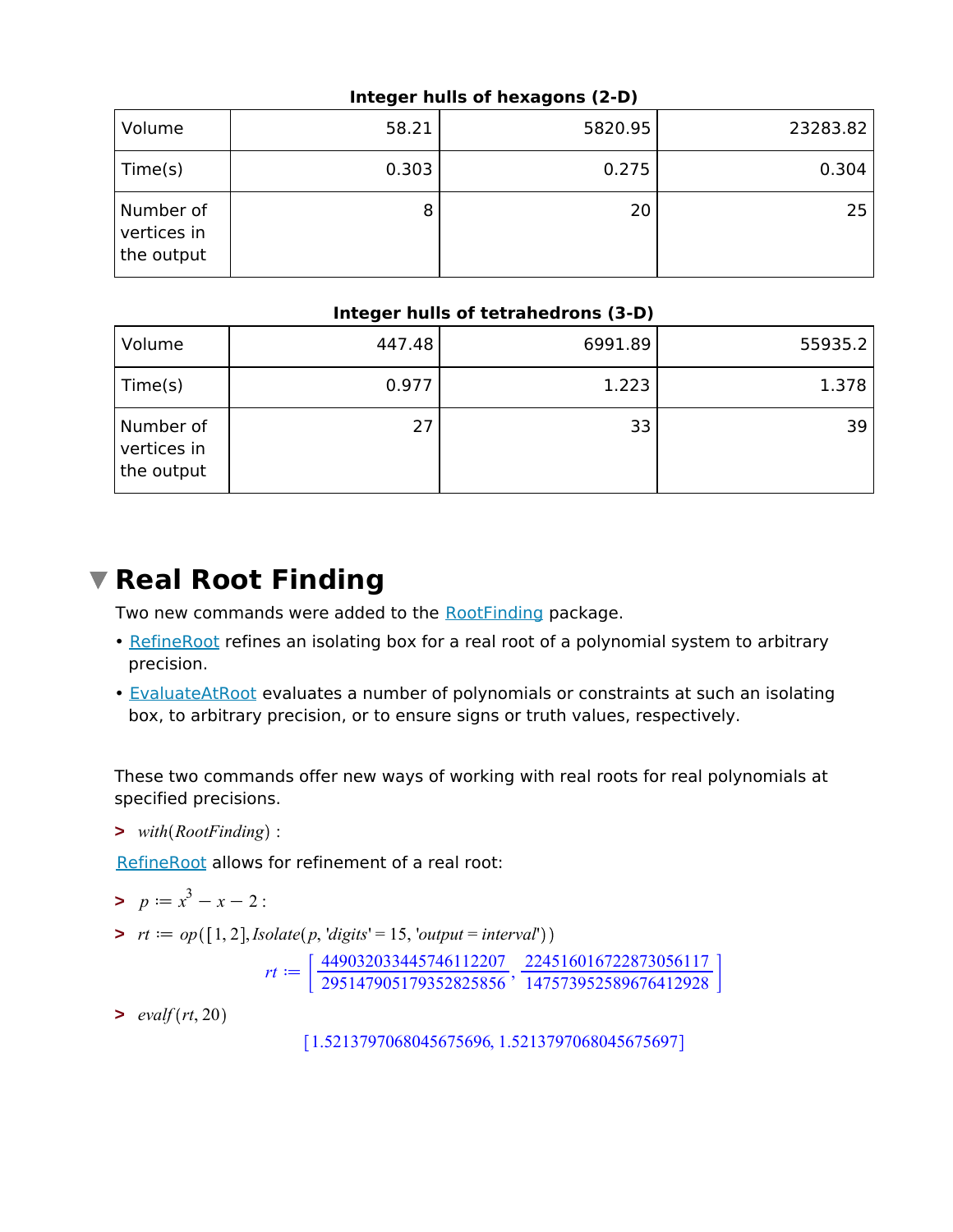$\Rightarrow$  *refined*  $:=$  *RefineRoot*(*rt*, *p*, *x*, '*digits*' = 40

*refined* ==  $\left[ \frac{2120493824478992964488004125412730020651311  
1393796574908163946345982392040522594123776$ 1060246912239496482244002062706365010325669 696898287454081973172991196020261297061888

**>** *evalf refined*, 45

1.52137970680456756960408083225443851442837514,

1.52137970680456756960408083225443851442839451

RefineRoot is compatible with syntaxes previously and widely used within RootFinding, as well as real algebraic numbers represented by RootOfs:

**>**  $RefineRoot(RootOf(\_Z^2 - 2RootOf(\_Z^3 - 9, 2..3), 1..2))$  ${\it RootOf} \Big( \_Z^2 - 2\,{\it RootOf} \Big( \_Z^3 - 9, \frac{4911459063769832938769}{2361183241434822606848} \ . . \frac{19645836255079331755077}{9444732965739290427392} \Big),$ 9631969614722211425099 <sup>4722366482869645213696</sup> .. 19263939229444422850199 9444732965739290427392

EvaluateAtRoot allows for evaluation of polynomials or relations on such at a real root. In particular, in taking in specific information about the real root, the routine provides robust evaluation of polynomial expressions in lieu of other evaluation methods involving *evalf* or similar.

EvaluateAtRoot offers a wide range of overloads to support various use cases amongst evaluation of constraints or polynomials.

In the case of relations, the main available output is a truth value:

- *constraints*  $:= [x^2 3 < 0, x^2 2 > 0, x + 4 > 0]$ :  $sys := \left[x^2 - 2\right]$ :
- $vars := [x]$ : *box*  $:= [1..2]$ :
- **>** *EvaluateAtRoot constraints*, *box*, *sys*, *vars*, '*digits*'= 30

*true*, *false*, *FAIL*

If the constraints are given as polynomials, the main available output is a list of signs:

 $\Rightarrow$  *polys*  $:=$  *map*(*lhs*  $-$  *rhs*, *constraints*)

$$
polys := \left[x^2 - 3, -x^2 + 2, -4 - x\right]
$$

**>** *RootFinding*:-*EvaluateAtRoot polys*, *box*, *sys*, *vars*

 $[-1, 0, -1]$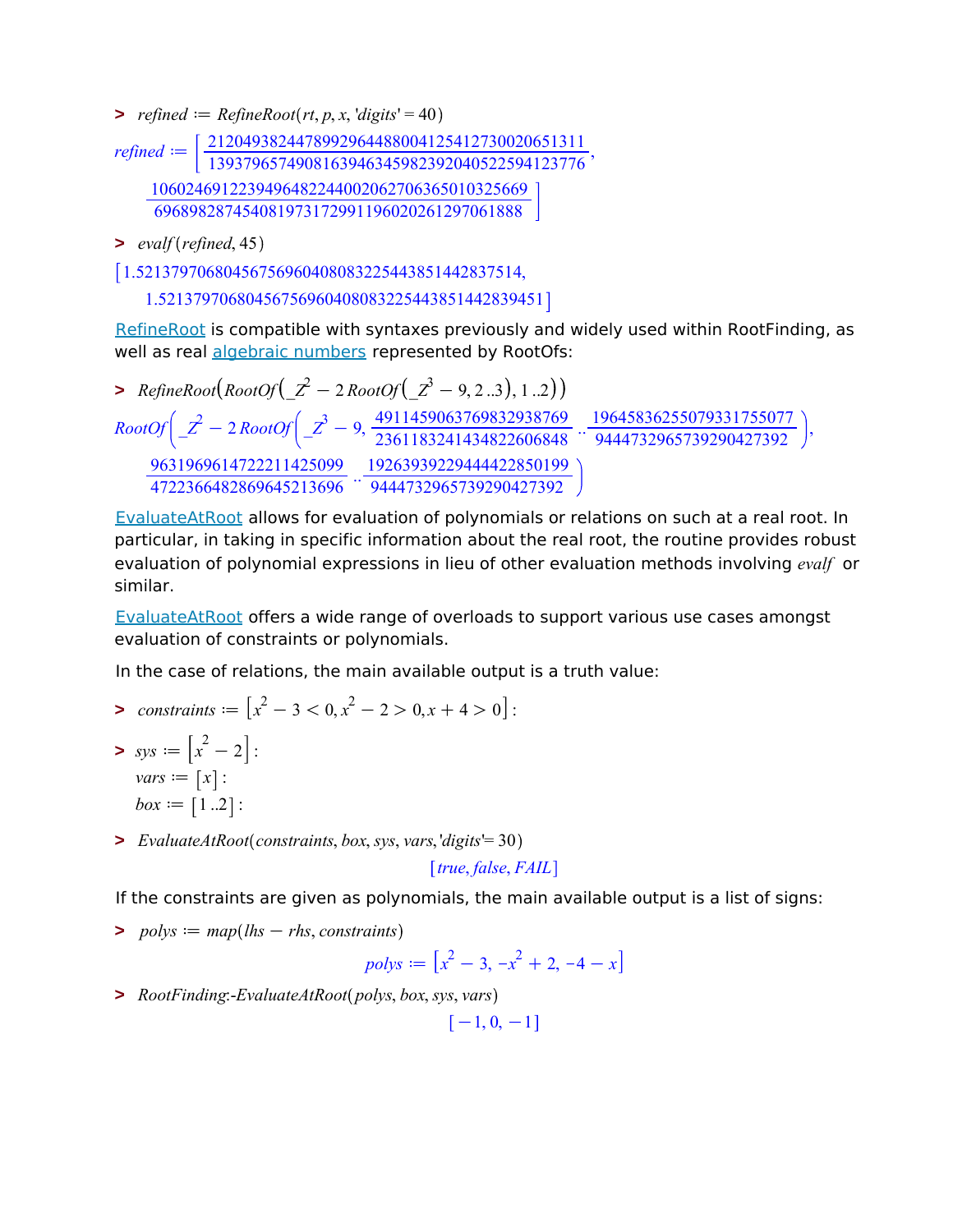A multivariate example:

- $\mathbf{y} \cdot \mathbf{y} = \left[ x^2 + y + z 1, y^2 + x + z 1, z^2 + x + y 1 \right]$
- $> vars := [x, y, z]$ :
- $\Rightarrow$  *box*  $:=$  *Isolate*(*sys, vars, 'output* = *interval', 'digits'* = 20)

$$
box := \left[ \left[ x = \left[ -\frac{729651277404161901210817}{302231454903657293676544}, -\frac{2918605109616647604843253}{1208925819614629174706176} \right], y = \left[ -\frac{2918605109616647604843255}{1208925819614629174706176}, -\frac{2918605109616647604843255}{1208925819614629174706176} \right], z = \left[ -\frac{1459302554808323802421631}{604462909807314587353088}, -\frac{2918605109616647604843257}{1208925819614629174706176} \right], [x = [1, 1], y = [0, 0], z = [0, 0]], [x = [0, 0], y = [1, 1], z = [0, 0]], \left[ x = \left[ \frac{4006027763099114043447247}{9671406556917033397649408}, \frac{2003013881549557021723633}{4835703278458516698824704} \right], y = \left[ \frac{1001506940774778510861813}{2417851639229258349412352}, \frac{2003013881549557021723633}{4835703278458516698824704} \right], z = \left[ \frac{1001506940774778510861813}{2417851639229258349412352}, \frac{2003013881549557021723629}{48357032784585
$$

 $\rightarrow \text{evalf}(box[1], 25)$ 

$$
[x = [-2.414213562373095048801696, -2.414213562373095048801684], y
$$
  
= [-2.414213562373095048801692, -2.414213562373095048801685], z  
= [-2.414213562373095048801691, -2.414213562373095048801687]]

$$
\begin{aligned}\n&\text{S} \text{~:} \text{~:} \text{~:} \text{~:} \text{~:} \text{~:} \text{~:} \text{~:} \text{~:} \text{~:} \text{~:} \text{~:} \text{~:} \text{~:} \text{~:} \text{~:} \text{~:} \text{~:} \text{~:} \text{~:} \text{~:} \text{~:} \text{~:} \text{~:} \text{~:} \text{~:} \text{~:} \text{~:} \text{~:} \text{~:} \text{~:} \text{~:} \text{~:} \text{~:} \text{~:} \text{~:} \text{~:} \text{~:} \text{~:} \text{~:} \text{~:} \text{~:} \text{~:} \text{~:} \text{~:} \text{~:} \text{~:} \text{~:} \text{~:} \text{~:} \text{~:} \text{~:} \text{~:} \text{~:} \text{~:} \text{~:} \text{~:} \text{~:} \text{~:} \text{~:} \text{~:} \text{~:} \text{~:} \text{~:} \text{~:} \text{~:} \text{~:} \text{~:} \text{~:} \text{~:} \text{~:} \text{~:} \text{~:} \text{~:} \text{~:} \text{~:} \text{~:} \text{~:} \text{~:} \text{~:} \text{~:} \text{~:} \text{~:} \text{~:} \text{~:} \text{~:} \text{~:} \text{~:} \text{~:} \text{~:} \text{~:} \text{~:} \text{~:} \text{~:} \text{~:} \text{~:} \text{~:} \text{~:} \text{~:} \text{~:} \text{~:} \text{~:} \text{~:} \text{~:} \text{~:} \text{~:} \text{~:} \text{~:} \text{~:} \text{~:} \text{~:} \text{~:} \text{~:} \text{~:} \text{~:} \text{~:} \text{~:} \text{~:} \text{~:} \text{~:} \text{~:} \text{~:} \text{~:} \text{~:} \text{~
$$

- $\triangleright$  *EvaluateAtRoot*( $map(lhs rhs, constants)$ ,  $box[1], sys)$  $[-1, 1, -1]$
- > *EvaluateAtRoot*(*constraints, box*[1], *sys*)

*true*, *false*, *FAIL*

 $\triangleright$  *values, refinedbox*  $:=$  *EvaluateAtRoot*( $map(lhs - rhs, constants)$ ,  $box[1]$ , *sys, 'accuracy'* = 40,  $'output = [intervals, refinement]')$ :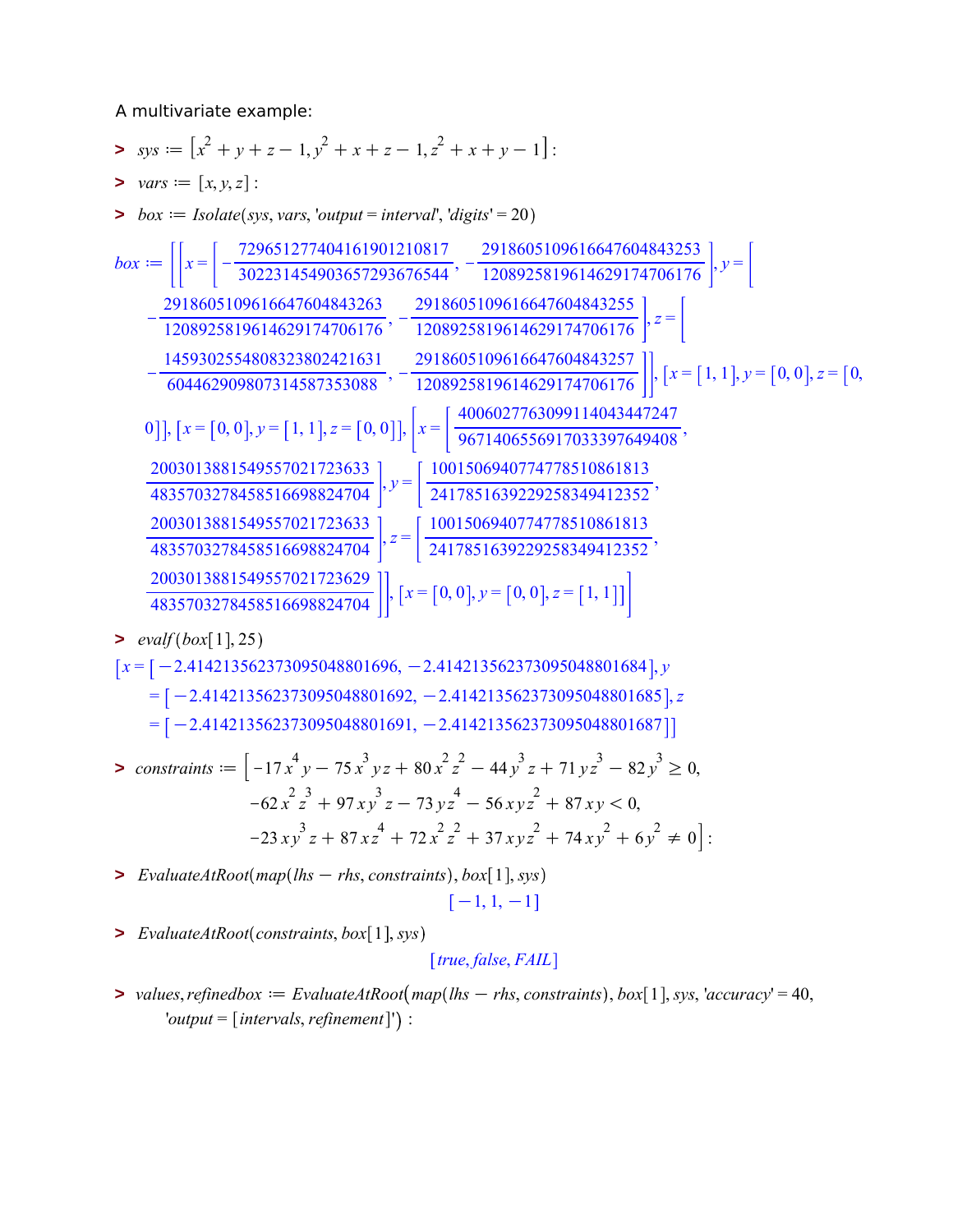**>** *values*

| 4506467062523519726920791998043029943085529802413393 |                                                      |
|------------------------------------------------------|------------------------------------------------------|
| 365375409332725729550921208179070754913983135744     |                                                      |
| 4506467062523519726920791998043029943085529802413333 |                                                      |
| 365375409332725729550921208179070754913983135744     |                                                      |
| 5031029366959953335471150253290716055268453618081681 |                                                      |
| 2923003274661805836407369665432566039311865085952    |                                                      |
| 5031029366959953335471150253290716055268453618082149 |                                                      |
| 2923003274661805836407369665432566039311865085952    |                                                      |
|                                                      | 1865078863459351682758176993701453346185745101771859 |
| 730750818665451459101842416358141509827966271488     |                                                      |
| 3730157726918703365516353987402906692371490203543559 |                                                      |
| 1461501637330902918203684832716283019655932542976    |                                                      |
| evalf(values, 45)                                    |                                                      |

 $\left[\left[-12333.7995590714406028729662150027030187209087, \right. \right.$ 

 $-12333.7995590714406028729662150027030187209087\},$ 

1721.18499167334940947621998942265763945608181,

1721.18499167334940947621998942265763945608181 ,

 $[-2552.27748751002411421432998413398645918412272,$ 

 $[-2552.27748751002411421432998413398645918412272]]$ 

**>** *refinedbox*

|       | 14452232496229377357973232847790457004687879122145601 |  |
|-------|-------------------------------------------------------|--|
| $x =$ | 5986310706507378352962293074805895248510699696029696  |  |
|       | 14452232496229377357973232847790457004687879122145551 |  |
|       | 5986310706507378352962293074805895248510699696029696  |  |
|       | 3613058124057344339493308211947614251171969780536395  |  |
|       | 1496577676626844588240573268701473812127674924007424  |  |
|       | 14452232496229377357973232847790457004687879122145571 |  |
|       | 5986310706507378352962293074805895248510699696029696  |  |
|       | 14452232496229377357973232847790457004687879122145579 |  |
|       | 5986310706507378352962293074805895248510699696029696  |  |
|       | 14452232496229377357973232847790457004687879122145573 |  |
|       | 5986310706507378352962293074805895248510699696029696  |  |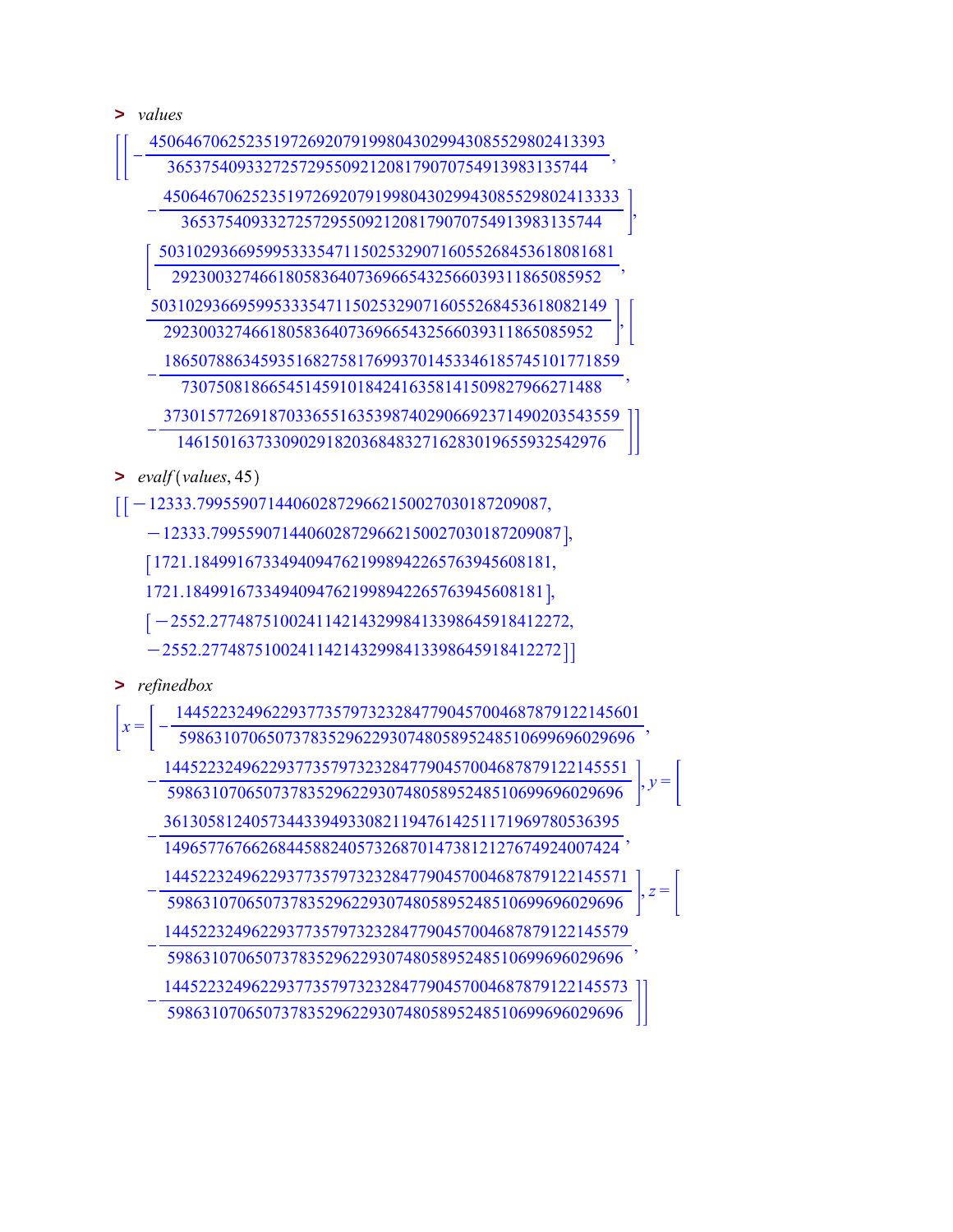- **>** *evalf refinedbox*, 45
- *x* =  $\vert x$  =  $\vert -2.41421356237309504880168872420969807856967188$ ,
	- $-2.41421356237309504880168872420969807856967188$ ,  $y$
	- $=$  [-2.41421356237309504880168872420969807856967188,
	- K2.41421356237309504880168872420969807856967188 , *z*
	- $= [-2.41421356237309504880168872420969807856967188,$
	- $[-2.41421356237309504880168872420969807856967188]$

## **Intersection Multiplicities**

A new algorithm has been implemented in the **IntersectionMultiplicity** command in the RegularChains package. It can handle cases that the previous version was unable to solve, and it is much faster in many cases.

### ▼ Summary

- With Maple 2022 comes a redesigned, more powerful version of the IntersectionMultiplicity command in the **AlgebraicGeometryTools** subpackage of the **RegularChains** package.
- The new command exceeds the previous version in both computational power and sheer performance. Using a newly designed algorithm, the new version of the **IntersectionMultiplicity** command can compute far more examples than previously possible. Moreover, the new version can compute these examples in a matter of seconds, far faster than the previous counterpart.
- The new algorithm incorporated into the **IntersectionMultiplicity** command no longer requires at least one polynomial to be non-singular at the point of interest. Hence, the intersection multiplicity command can now handle cases where all inputs are singular at the point of study.
- If the intersection multiplicity is required only at a single point, this can now be done directly, without having to encode the point as a regular chain.

## ▼ Examples

Here we see the polynomials in *F* are all singular at the origin.

```
with(RegularChains): with(ChainTools): with
> 
  (AlgebraicGeometryTools);
```

```
Cylindrify, IntersectionMultiplicity, IsTransverse, LimitPoints, RationalFunctionLimit,
   RegularChainBranches, TangentCone, TangentPlane, TriangularizeWithMultiplicity,
   consolidateTangentCones, partialTangentCone
```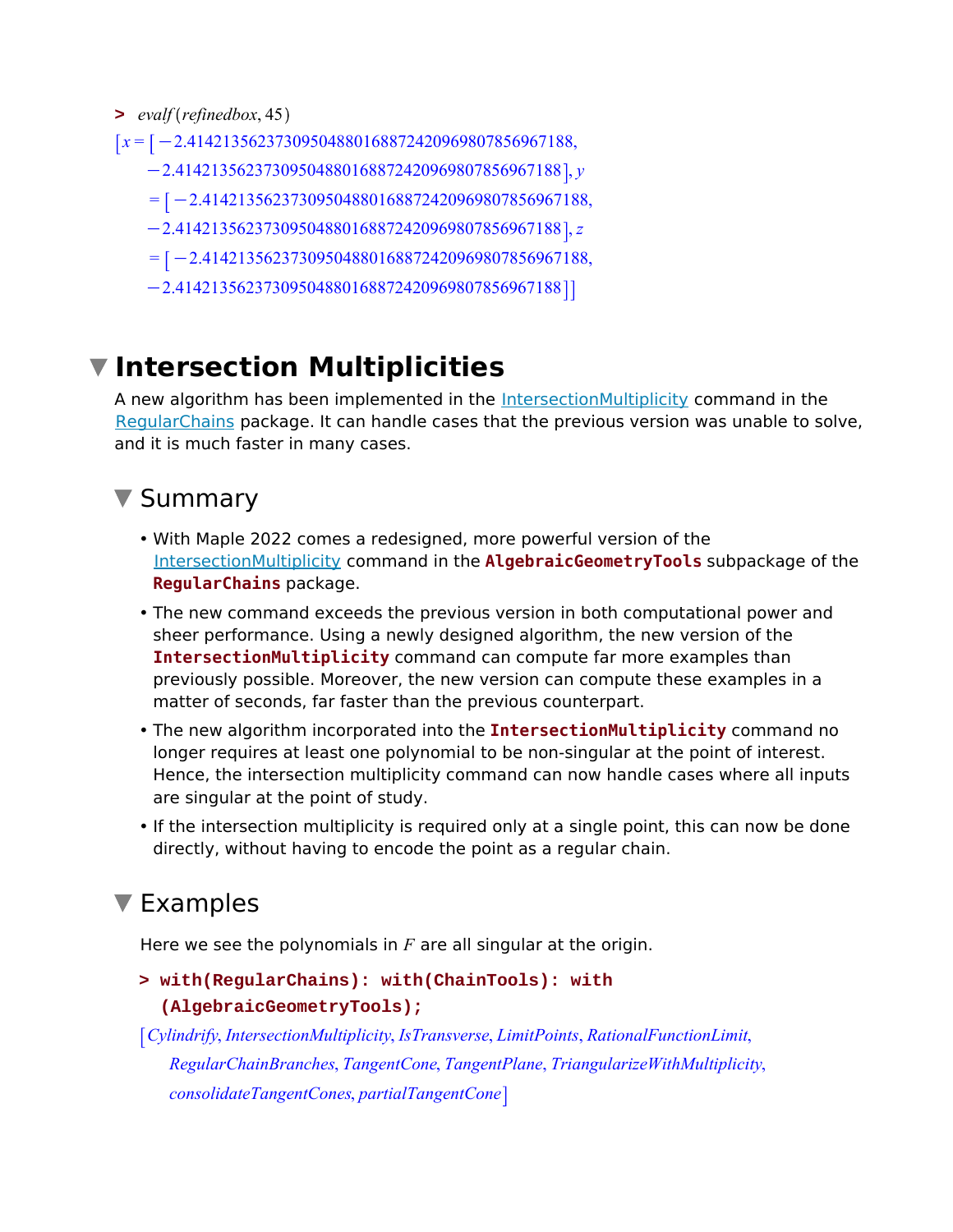**> F := [z\*y, y^5-z^2, x^5-y^2];**

$$
F := [zy, y^5 - z^2, x^5 - y^2]
$$

**plots:-implicitplot3d(F, x = -1 .. 1, y = -1 .. 1, z = -1 .. 1, > numpoints = 10000, style = surface, color = ["red", "yellow", "blue"]);**



Using the new version of the **IntersectionMultiplicity** command, we can compute the intersection multiplicity of this previously inaccessible example.

**> IntersectionMultiplicity([0,0,0], F, [x,y,z]);**

35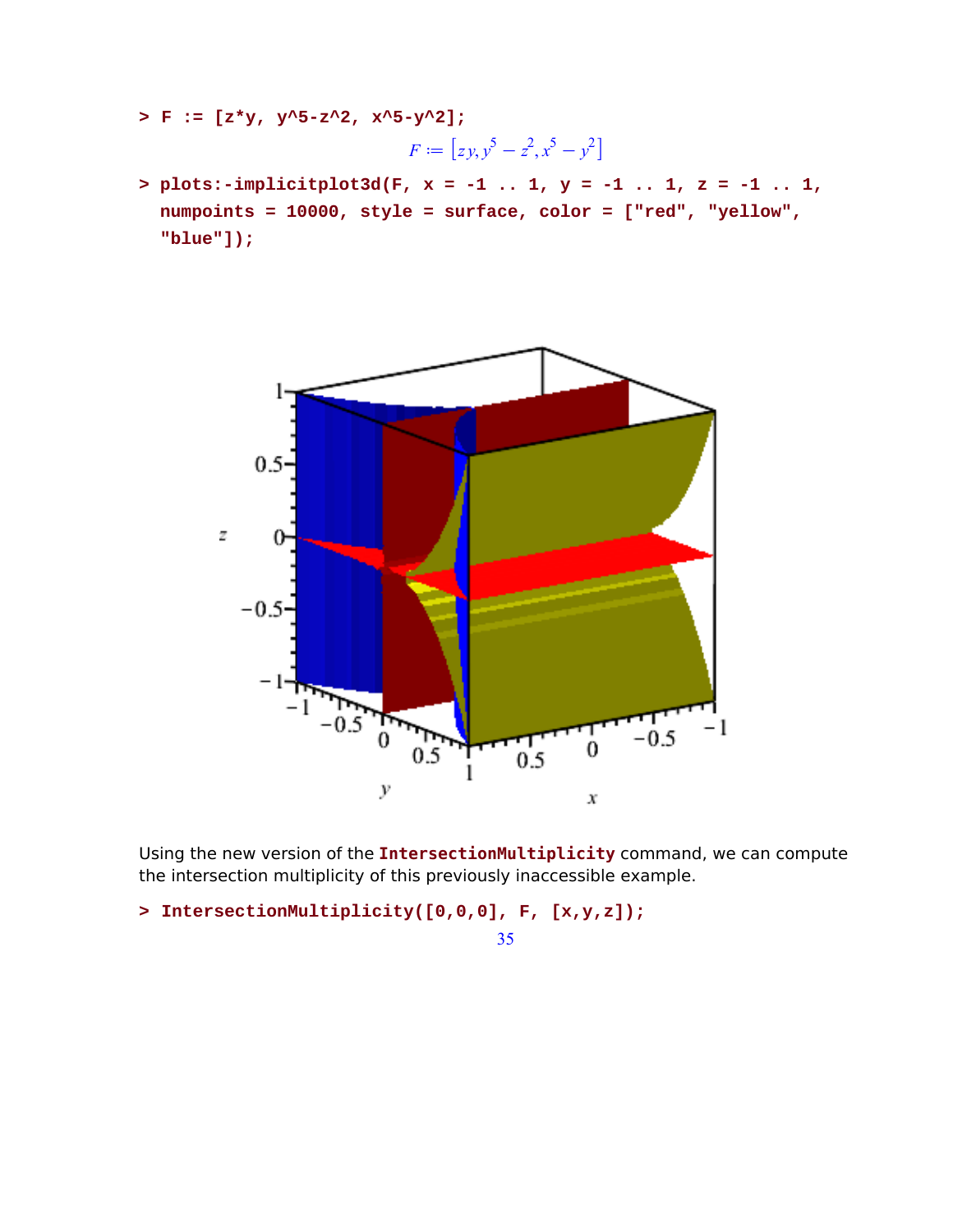The previous version of the **IntersectionMultiplicity** command returns an error on this example. That version can still be accessed by passing **method=tangentcone**.

```
> R := PolynomialRing([x,y,z]):
```

```
IntersectionMultiplicity(Chain([z,y,x],R), F, R, 'method=
> 
 tangentcone');
```
Error, (in RegularChains:-AlgebraicGeometryTools:- IntersectionMultiplicity) h top is singular

The new command is also easier to call when the input is a regular chain. It is no longer necessary to call Triangularize first and then map the **IntersectionMultiplicity** command to the output; the **IntersectionMultiplicity** command can now be called directly on regular chains encoding multiple points.

```
> F := [z, y, (x*(x+1))^2];
```

```
F := [z, y, x^2 (x + 1)^2]
```

```
> rc := Chain(F, R):
```

```
> res := IntersectionMultiplicity(rc, F, R);
```
 $res := \left[ \begin{bmatrix} 2, regular \ chain \end{bmatrix}, \begin{bmatrix} 2, regular \ chain \end{bmatrix} \right]$ 

**> Display(res, R);**

|  |                                                         |  | $\begin{cases} \begin{cases} x+1=0 \\ y=0 \end{cases} \end{cases}$            |  |
|--|---------------------------------------------------------|--|-------------------------------------------------------------------------------|--|
|  | $\begin{bmatrix} x = 0 \\ y = 0 \\ z = 0 \end{bmatrix}$ |  | $\begin{array}{c} \n \begin{array}{c} \n z = 0 \n \end{array} \n \end{array}$ |  |

The previous version of the **IntersectionMultiplicity** command returns a different error on this example.

```
> IntersectionMultiplicity(rc, F, R, 'method=tangentcone');
```
Error, (in RegularChains:-AlgebraicGeometryTools:- IntersectionMultiplicity) this splits

This error can be avoided by first calling Triangularize on *F* and then mapping **IntersectionMultiplicity** to the output. This extra step is inconvenient, and hence, the need for it has been eliminated in the updated command.

```
> dec := Triangularize(F, R);
                         dec \coloneqq [regular chain, regular chain]res := map(chain -> IntersectionMultiplicity(chain, F, R, 
> 
  'method=tangentcone')[], dec);
                      res := [[2, regular chain], [2, regular chain]]
```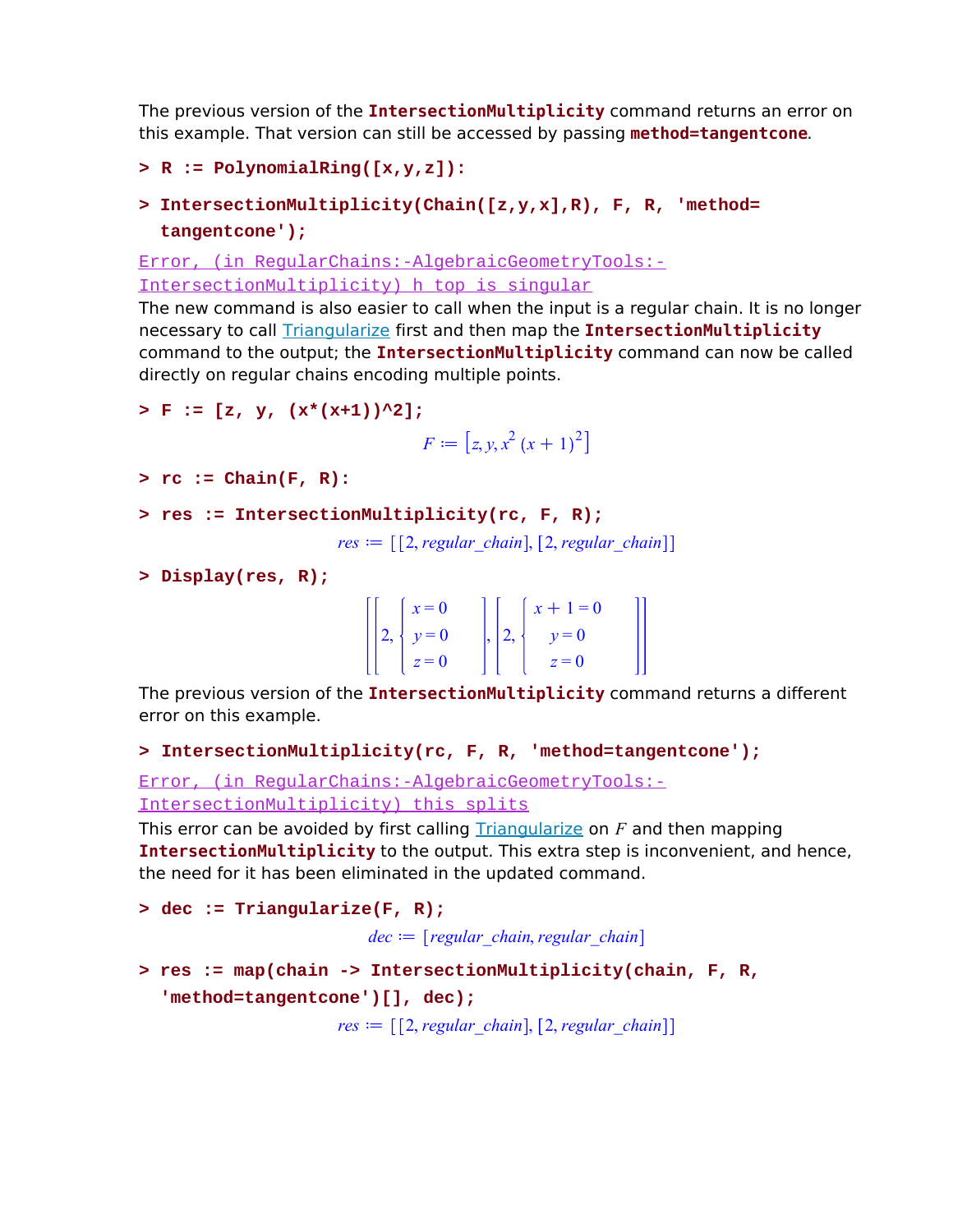**> Display(res, R);**

|  |                                                                                        |  | $\begin{array}{ c c } \hline x=0 \end{array}$ |  |
|--|----------------------------------------------------------------------------------------|--|-----------------------------------------------|--|
|  | $\left[\left[2, \left\{\begin{array}{c} x+1=0 \\ y=0 \end{array}\right.\right.\right]$ |  | ,   2,   $y = 0$                              |  |
|  | $z=0$                                                                                  |  | $z=0$                                         |  |

The new algorithm also offers significant improvements in performance, most notably as the size of the input system increases.

Consider the system  $x_1, x_2^2$ ,  $\frac{2}{2}$ ,  $x_3,..,x_n$  where  $n \geq 3$ . When  $n = 3$  or  $n = 4$ , the performance of the previous algorithm is about the same. When  $n = 5$  or  $n = 6$ , however, the difference in run times becomes more pronounced. For  $n \geq 10$ , the difference in performance is dramatic.

- **> X := [seq(x[i], i = 1 .. 3)]:**
- **> R := PolynomialRing(X):**
- **> rc := Chain(ListTools:-Reverse(X), R):**
- **CodeTools:-Usage(IntersectionMultiplicity(rc, [x[1], x[2]^2, op > (3..-1,X)], R));**

memory used=1.03MiB, alloc change=0 bytes, cpu time=22.00ms, real time=23.00ms, gc time=0ns

[[2, *regular\_chain*]]

**CodeTools:-Usage(IntersectionMultiplicity(rc, [x[1], x[2]^2, op > (3..-1,X)], R, 'method=tangentcone'));**

memory used=24.73MiB, alloc change=0 bytes, cpu time=449.00ms, real time=450.00ms, gc time=0ns

2, *regular\_chain*

**> X := [seq(x[i], i = 1 .. 6)]:**

- **> R := PolynomialRing(X):**
- **> rc := Chain(ListTools:-Reverse(X), R):**
- **CodeTools:-Usage(IntersectionMultiplicity(rc, [x[1], x[2]^2, op > (3..-1,X)], R));**

memory used=4.36MiB, alloc change=0 bytes, cpu time=84.00ms, real time=85.00ms, gc time=0ns

[[2, *regular\_chain*]]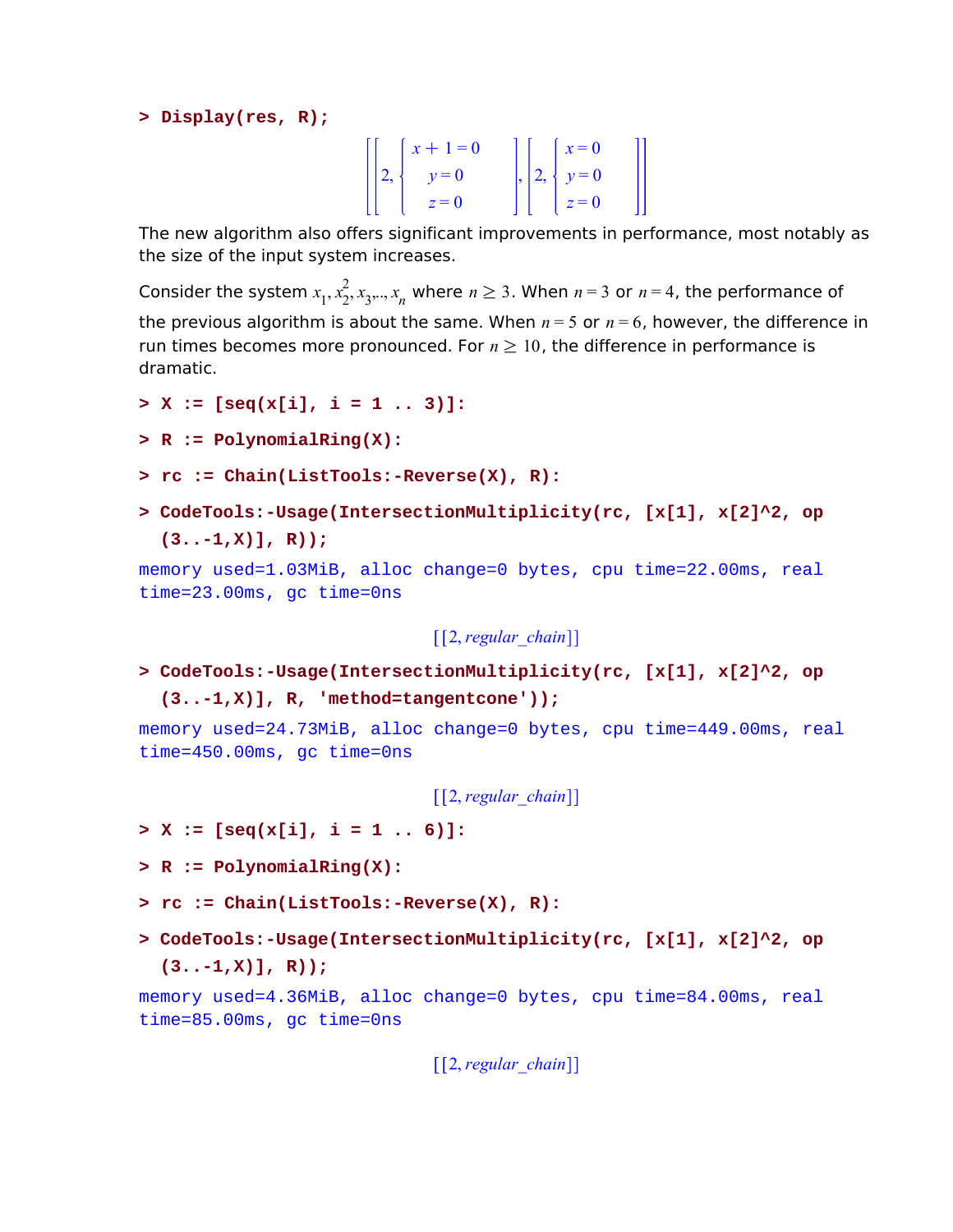```
CodeTools:-Usage(IntersectionMultiplicity(rc, [x[1], x[2]^2, op
> 
  (3..-1,X)], R, 'method=tangentcone'));
```
memory used=398.46MiB, alloc change=0 bytes, cpu time=8.32s, real time=7.90s, gc time=886.38ms

[[2, *regular\_chain*]]

**> X := [seq(x[i], i = 1 .. 11)]:**

**> R := PolynomialRing(X):**

- **> rc := Chain(ListTools:-Reverse(X), R):**
- **CodeTools:-Usage(IntersectionMultiplicity(rc, [x[1], x[2]^2, op > (3..-1,X)], R));**

memory used=28.53MiB, alloc change=0 bytes, cpu time=764.00ms, real time=679.00ms, gc time=176.99ms

[[2, *regular\_chain*]]

**CodeTools:-Usage(IntersectionMultiplicity(rc, [x[1], x[2]^2, op > (3..-1,X)], R, 'method=tangentcone'));**

memory used=2.96GiB, alloc change=32.00MiB, cpu time=46.16s, real time=43.68s, gc time=4.20s

[[2, *regular\_chain*]]

Of course, the system in this example is quite simple. For more complicated systems, the difference in performance can be seen even sooner.

Here, slightly modifying the first 3 polynomials has a large impact on the previous version of the intersection multiplicity command, while the performance of the new command remains relatively unchanged.

```
> X := [seq(x[i], i = 1 .. 6)]:
```

```
> R := PolynomialRing(X):
```

```
> rc := Chain(ListTools:-Reverse(X), R):
```
**CodeTools:-Usage(IntersectionMultiplicity(rc, [x[1]^2+x[2], x[2] >**   $\lambda$ 2+x[3], x[3] $\lambda$ 2+x[1] $\lambda$ 2, op(4..-1,X)], R));

memory used=6.06MiB, alloc change=0 bytes, cpu time=96.00ms, real time=95.00ms, gc time=0ns

[[2, *regular\_chain*]]